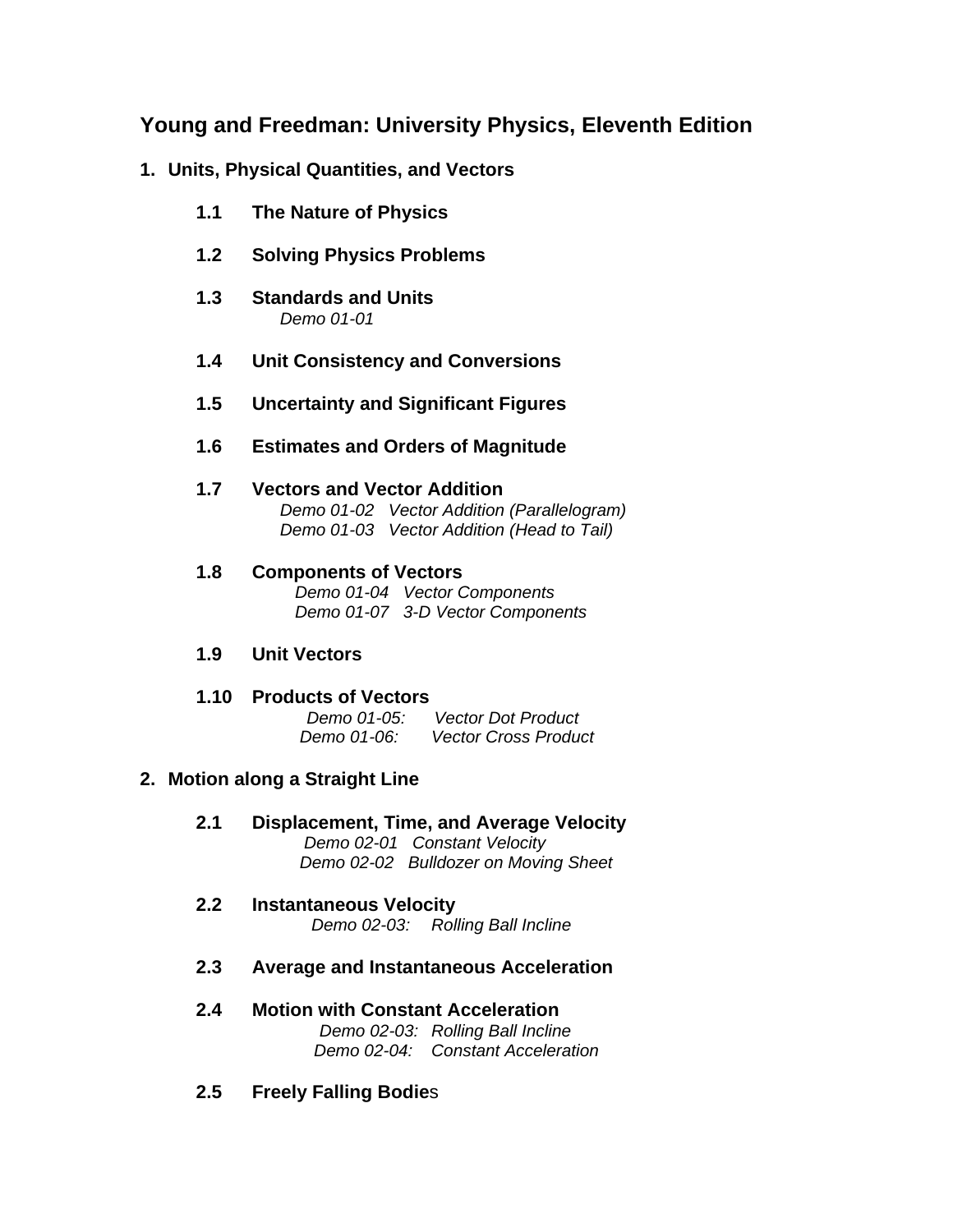*Demo 02-05: String and Weights Drop*  *Demo 02-06: Reaction Time Falling Meter Stick Demo 02-07: Guinea and Feather* 

### **2.6 Velocity and Position by Integration**

### **3. Motion in Two or Three Dimensions**

### **3.1 Position and Velocity Vectors**

 *Demo 04-07 Velocity Vector Addition Demo 02-02 Bulldozer on Moving Sheet Demo 04-07: Sliding Weights with Triangle* 

### **3.2 The Acceleration Vector**

### **3.3 Projectile Motion**

| Demo 04-01: | Shooter/Dropper                 |
|-------------|---------------------------------|
| Demo 04-02: | <b>Monkey Gun</b>               |
| Demo 04-03: | <b>Vertical Gun on Car</b>      |
| Demo 04-04: | Vertical Gun on Accelerated Car |
| Demo 04-05  | Air Table Parabolas             |
| Demo 04-06: | Range Gun                       |
|             |                                 |

### **3.4 Motion in a Circle**

 *Demo 12-01: Radian Disc Demo 12-03: Circle with Gap Demo 12-04: Rotating Disc with Erasers Demo 12-05: Spinning Disc with Water Demo 12-06: Ball on Cord* 

3.5 Relative Velocity  *Demo 02-02: Bulldozer on Moving Sheet Demo 12-02: Cycloid Generator* 

### **4. Newton's Laws of Motion**

### **4.1 Force and Interactions**

### **4.2 Newton's First Law**

| Demo 05-01: | <b>Shifted Air Track Inertia</b> |
|-------------|----------------------------------|
| Demo 05-02: | <b>Inertia Ball</b>              |
| Demo 05-03: | Foam Rock                        |
| Demo 05-04: | <b>Tablecloth Jerk</b>           |
| Demo 05-05: | Eggs and Pizza Pan               |

### **4.3 Newton's Second Law**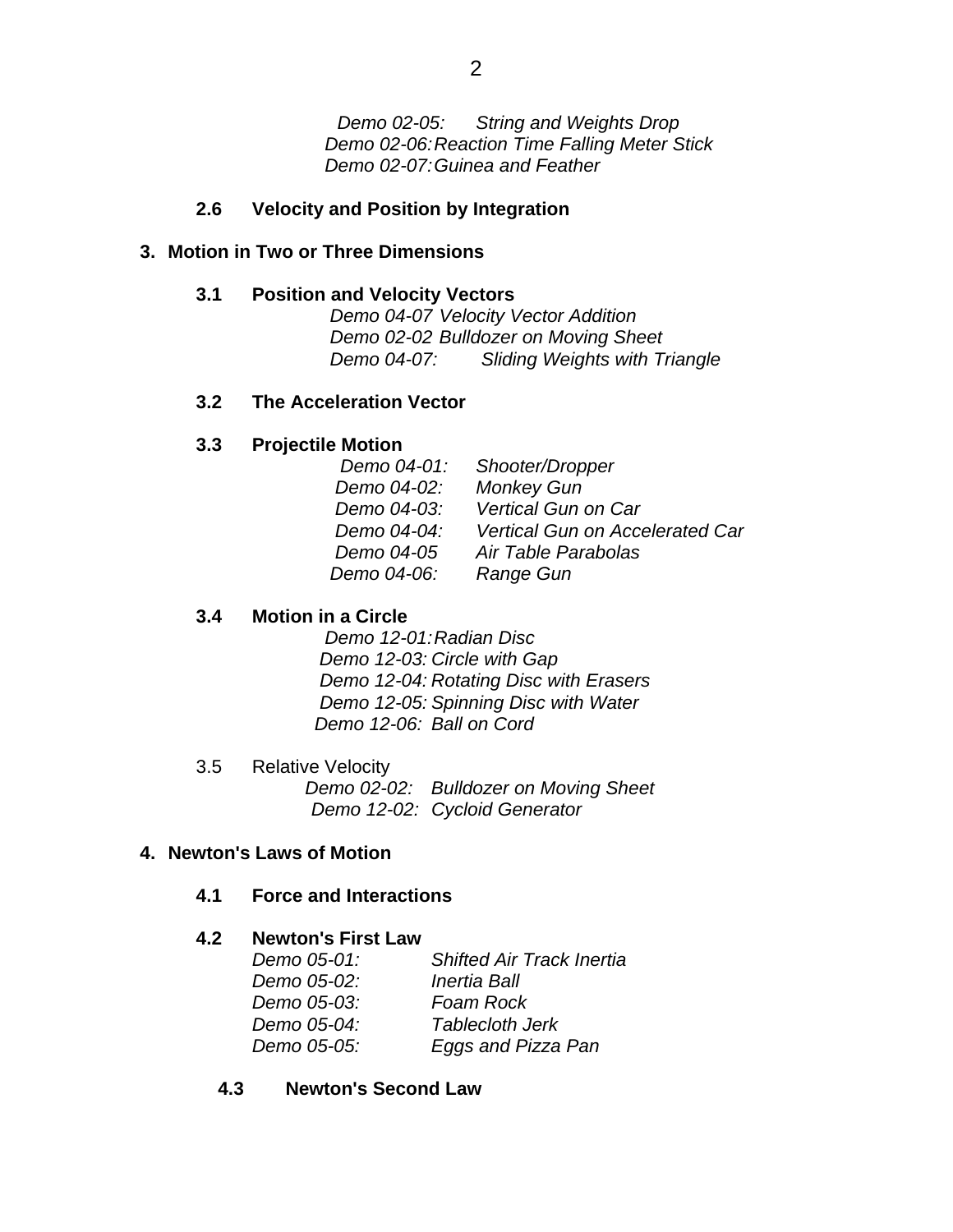| Demo 03-01: | <b>String and Weight Acceleration</b> |
|-------------|---------------------------------------|
| Demo 03-02: | Atwood's Machine                      |
| Demo 03-03: | <b>Acceleration with Spring</b>       |
| Demo 03-04: | <b>Dropped Slinky</b>                 |
|             |                                       |

# **4.4Mass and Weight**

 *Demo 05-02: Inertia Ball*

4.5Newton's Third Law

| Demo 06-01: | <b>Reaction Gliders</b>                       |
|-------------|-----------------------------------------------|
| Demo 06-02: | <b>Reaction Gliders Momentum Conservation</b> |
| Demo 06-03: | Car on Rolling Board                          |
| Demo 06-04: | Fan Car with Sail                             |
| Demo 06-05: | $CO2$ Rocket                                  |
| Demo 06-06: | <b>Water Rocket</b>                           |
| Demo 06-07: | <b>Fire Extinguisher Rocket</b>               |
| Demo 06-08: | <b>Helicopter Rotor</b>                       |
| Demo 06-09: | <b>See-Saw Reaction Carts</b>                 |
|             |                                               |

4.6 Free-Body Diagrams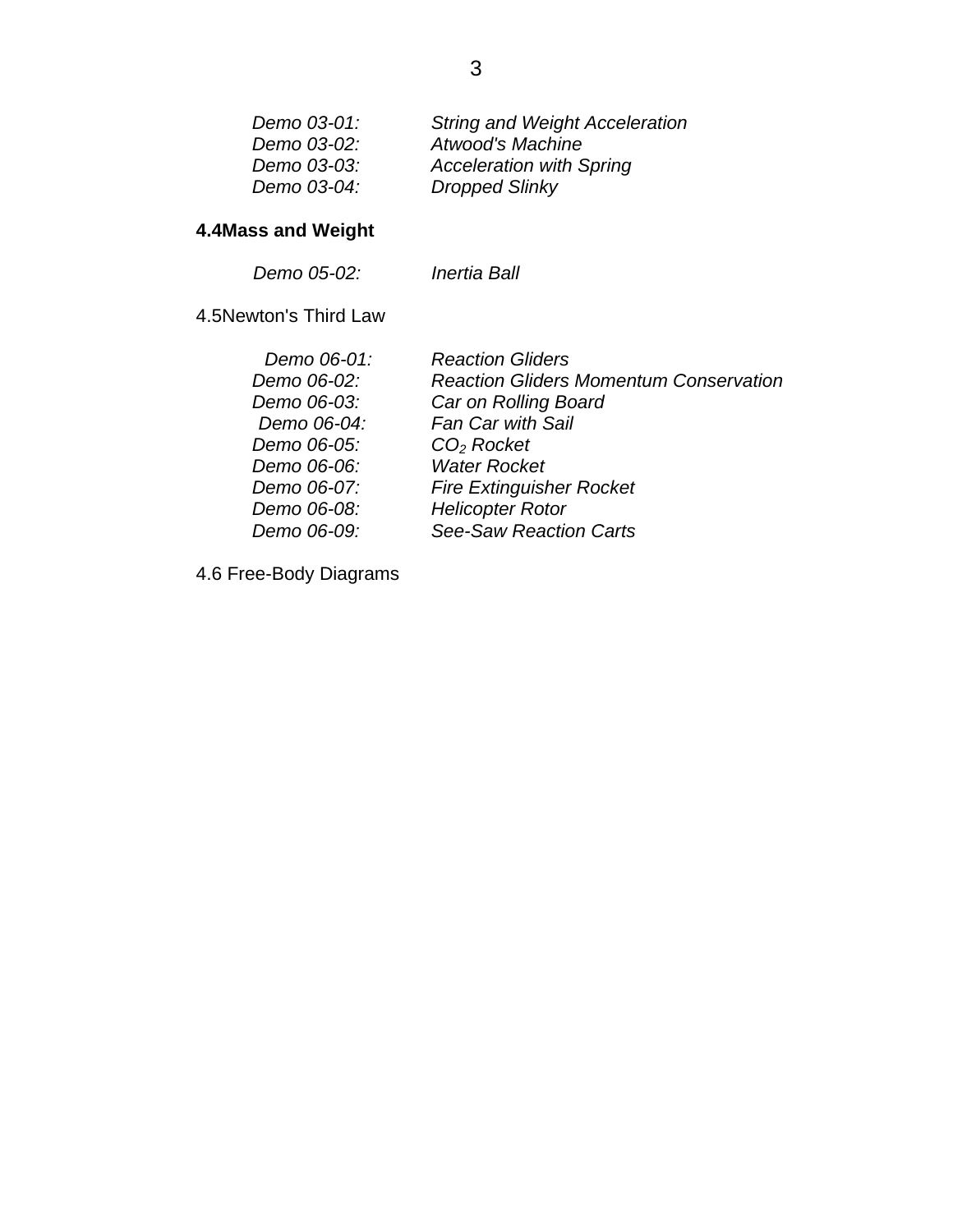## **5. Applications of Newton's Laws**

5.1 Using Newton's First Law: Particles in Equilibrium

| <b>Force Board</b>        |
|---------------------------|
| Clothesline               |
| Load on Removable Incline |
| <b>Pulley Advantage</b>   |
| <b>Pulley and Scales</b>  |
| Simple Machines           |
| <b>Ladder Forces</b>      |
| <b>Broom Stand</b>        |
| <b>Bed of Nails</b>       |
| Egg Crusher               |
|                           |

- 5.2 Using Newton's Second Law: Dynamics of Particles
- 5.3 Frictional Forces

| Demo 07-01: | <b>Air Track Friction</b>             |
|-------------|---------------------------------------|
| Demo 07-02: | <b>Static vs. Sliding Friction</b>    |
| Demo 07-03: | Area Dependence of Friction           |
| Demo 07-04: | <b>Weight Dependence of Friction</b>  |
| Demo 07-05: | <b>Surface Dependence of Friction</b> |
| Demo 07-06: | <b>Stability of Rolling Car</b>       |

5.4 Dynamics of Circular Motion

| Demo 12-07: | Coin on Coat Hanger                 |
|-------------|-------------------------------------|
| Demo 12-08: | Plane on String                     |
| Demo 12-09: | Roundup                             |
| Demo 12-10: | <b>Whirling Bucket of Water</b>     |
| Demo 12-11: | Centrifuge Hoops                    |
| Demo 12-12: | <b>Water and Mercury Centrifuge</b> |
| Demo 12-13: | Spinning Chain                      |
| Demo 12-14: | <b>Rotating Rubber Wheel</b>        |
| Demo 12-15: | <b>Centrifugal Governor</b>         |
| Demo 13-09: | Loop the Loop                       |
| Demo 29-17: | <b>Paraboloid of Revolution</b>     |
| Demo 29-18: | <b>Rotating Water Troughs</b>       |
|             |                                     |

5.5 The Fundamental Forces of Nature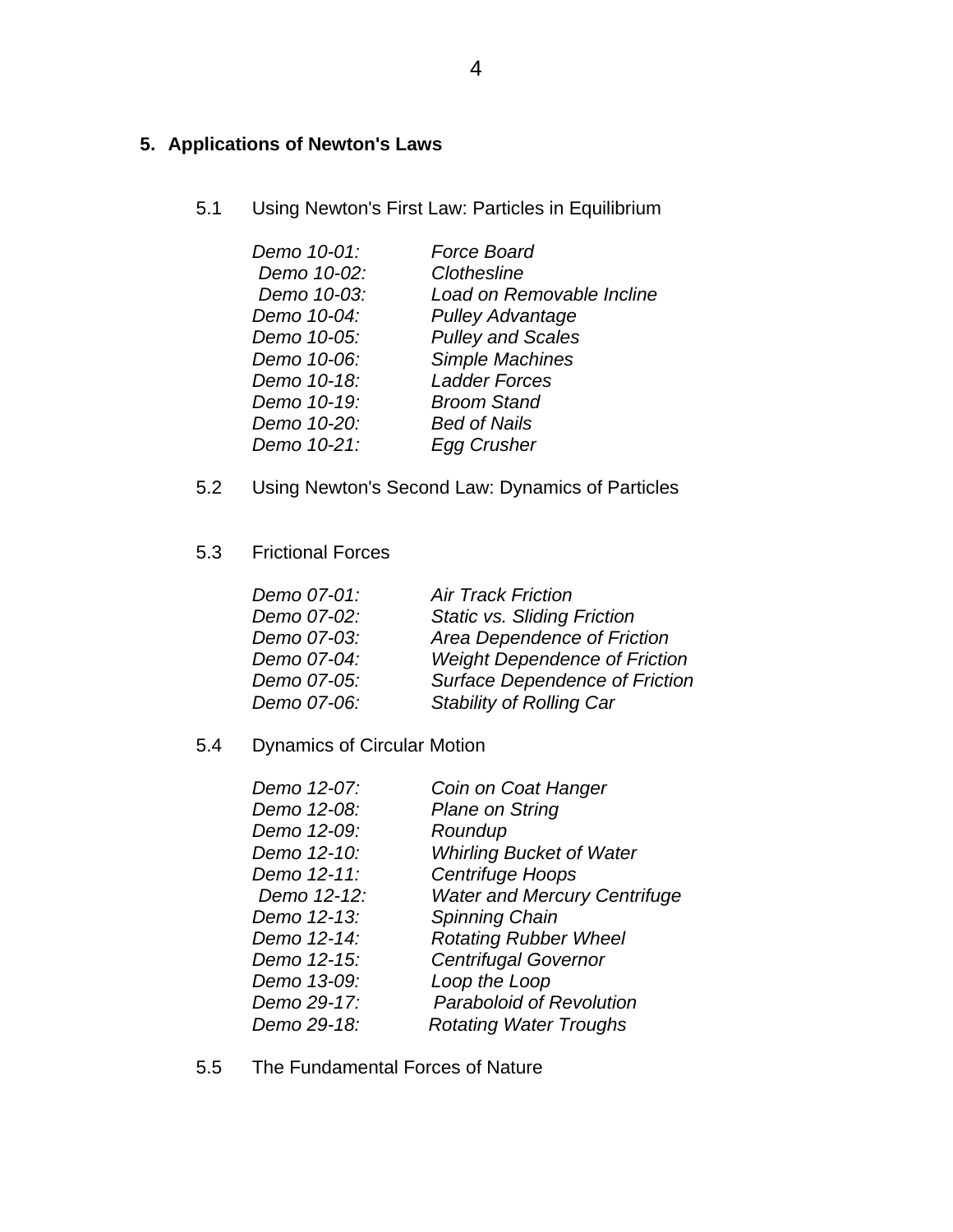5.6 Projectile Motion with Air Resistance: A Case Study in Computer Analysis

| Demo 31-01: | <b>Air Friction</b> |
|-------------|---------------------|
| Demo 31-02: | Viscous Drag        |
| Demo 31-03: | <b>Ball Drop</b>    |

### **6. Work and Kinetic Energy**

- 6.1 Work
- 6.2 Work and Kinetic Energy

| <b>Pile Driver</b>                 |
|------------------------------------|
| <b>Spring Pong Gun</b>             |
| <b>Spring Jumper</b>               |
| X-Squared Spring Energy Dependence |
| <b>Cork Popper</b>                 |
|                                    |

6.3 Work and Energy with Varying Forces

| Demo 08-10: | <b>Hand Cranked Generator</b>             |
|-------------|-------------------------------------------|
| Demo 08-11: | <b>Generator Driven by Falling Weight</b> |

6.4 Power

*Demo 08-12: Prony Brake* 

### **7. Potential Energy and Energy Conservation**

7.1 Gravitational Potential Energy

| <b>Pile Driver</b>           |
|------------------------------|
| <b>Energy Well Track</b>     |
| Galileo's Pendulum           |
| <b>Bowling Ball Pendulum</b> |
| <b>Triple Track</b>          |
|                              |

7.2 Elastic Potential Energy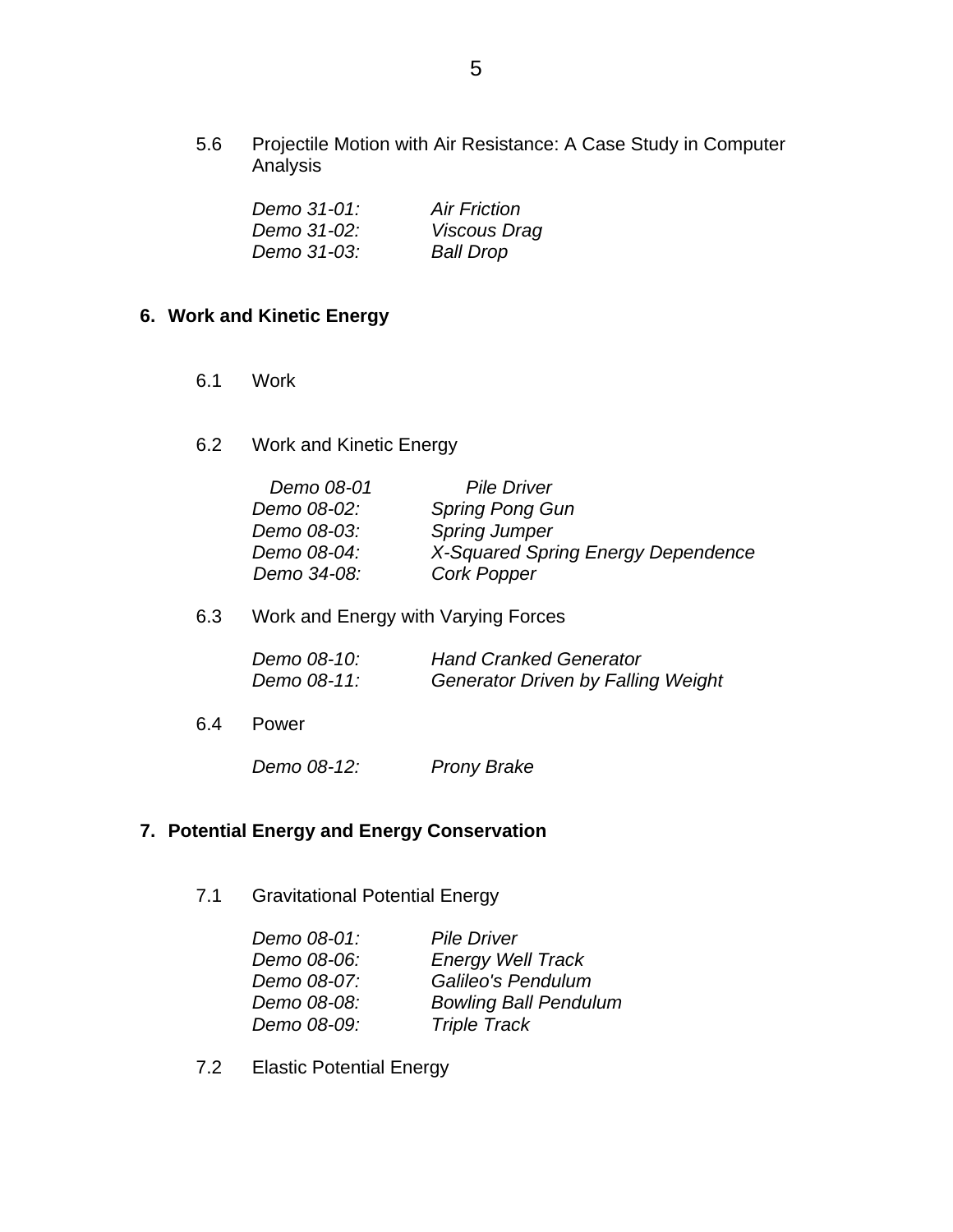| Demo 08-02: | <b>Spring Pong Gun</b>             |
|-------------|------------------------------------|
| Demo 08-03: | <b>Spring Jumper</b>               |
| Demo 08-04: | X-Squared Spring Energy Dependence |

- 7.3 Conservative and Nonconservative Forces
- 7.4 Force and Potential Energy
- 7.5 Energy Diagrams

### **8. Momentum, Impulse, and Collisions**

8.1 Momentum and Impulse

| Demo 11-09: | Egg in Sheet                        |
|-------------|-------------------------------------|
| Demo 11-10: | <b>Pile Driver with Foam Rubber</b> |
| Demo 05-06: | <b>Pencil and Plywood</b>           |

8.2 Conservation of Momentum

 *Demo 11-11: Ballistic Pendulum* 

8.3 Inelastic Collisions

| Demo 11-03: | <b>Elastic and Inelastic Collisions</b> |
|-------------|-----------------------------------------|
| Demo 11-04: | <b>Coefficient of Restitution</b>       |
| Demo 11-08: | Air Table Collisions (Inelastic)        |

#### 8.4 Elastic Collisions

| Demo 11-01: | <b>Colliding Balls</b>                   |
|-------------|------------------------------------------|
| Demo 11-02: | <b>Equal and Unequal Mass Collisions</b> |
| Demo 11-06: | Air Table Collisions (Equal Mass)        |
| Demo 11-07: | Air Table Collisions (Unequal Mass)      |
| Demo 11-05: | <b>High Bounce Paradox</b>               |

8.5 Center of Mass

8.6 Rocket Propulsion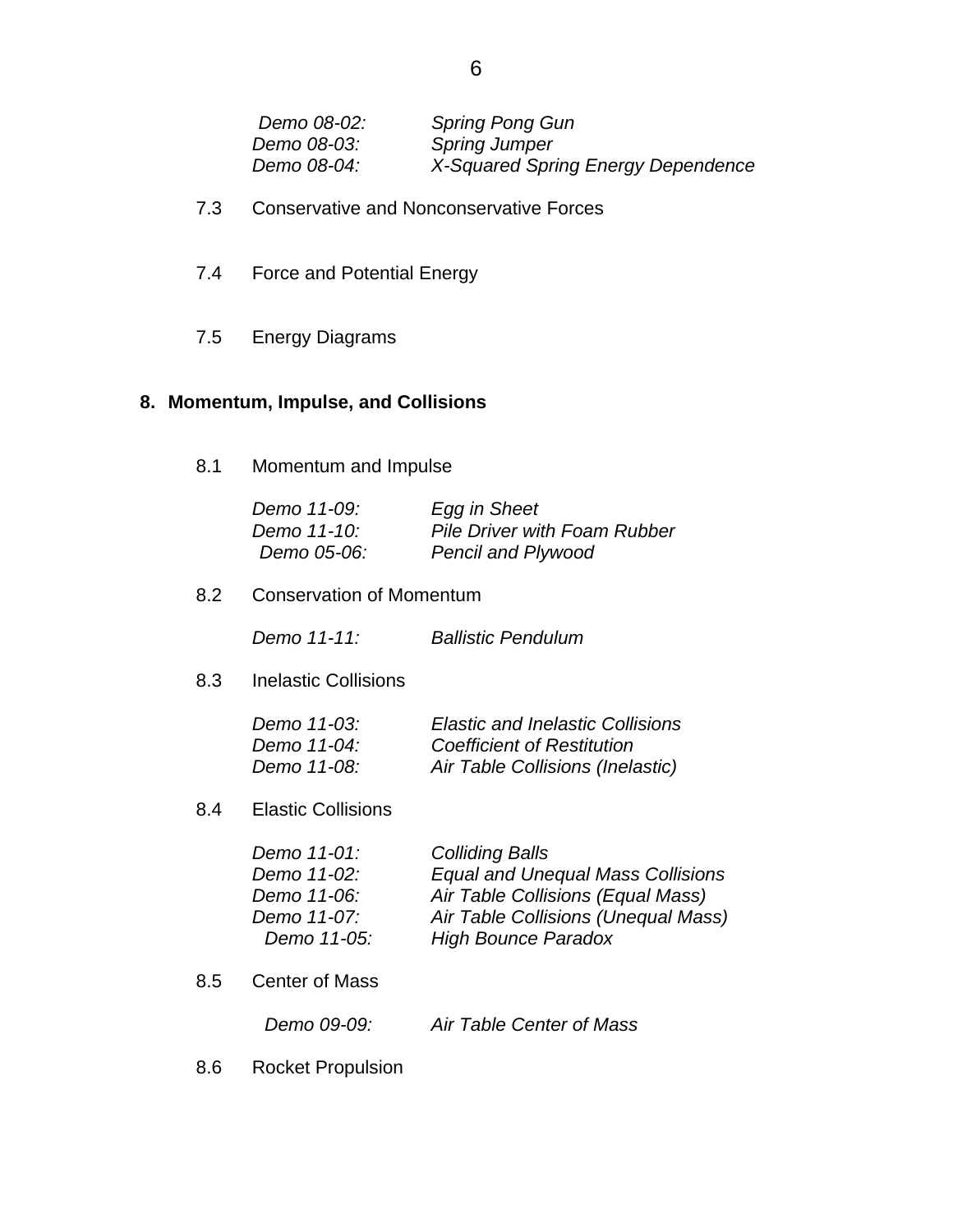### **9. Rotation of Rigid Bodies**

- 9.1 Angular Velocity and Acceleration
- 9.2 Rotation with Constant Angular Acceleration

| Demo 13-01: | <b>Angular Acceleration Machine</b>    |
|-------------|----------------------------------------|
| Demo 13-02: | <b>Bike Wheel Angular Acceleration</b> |
| Demo 13-03: | <b>Air Rotator With Deflectors</b>     |

- 9.3 Relating Linear and Angular Kinematics
- 9.4 Energy in Rotational Motion
- 9.5 Parallel-Axis Theorem
- 9.6 Moment of Inertia Calculations

### **10. Dynamics of Rigid Bodies**

- 10.1 Torque
- 10.2 Torque and Angular Acceleration for a Rigid Body

| Demo 13-01: | <b>Angular Acceleration Machine</b> |
|-------------|-------------------------------------|
| Demo 13-07: | Spool with Wrapped Ribbon           |
| Demo 13-08: | Maxwell's Yoyo                      |
| Demo 13-10: | <b>Penny Drop Stick</b>             |
| Demo 13-11: | <b>Hinged Stick and Ball</b>        |
|             |                                     |

10.3 Rigid-Body Rotation about a Moving Axis

| Demo 13-04: | <b>Rolling Bodies on Incline</b> |
|-------------|----------------------------------|
| Demo 13-05: | Spool on Incline                 |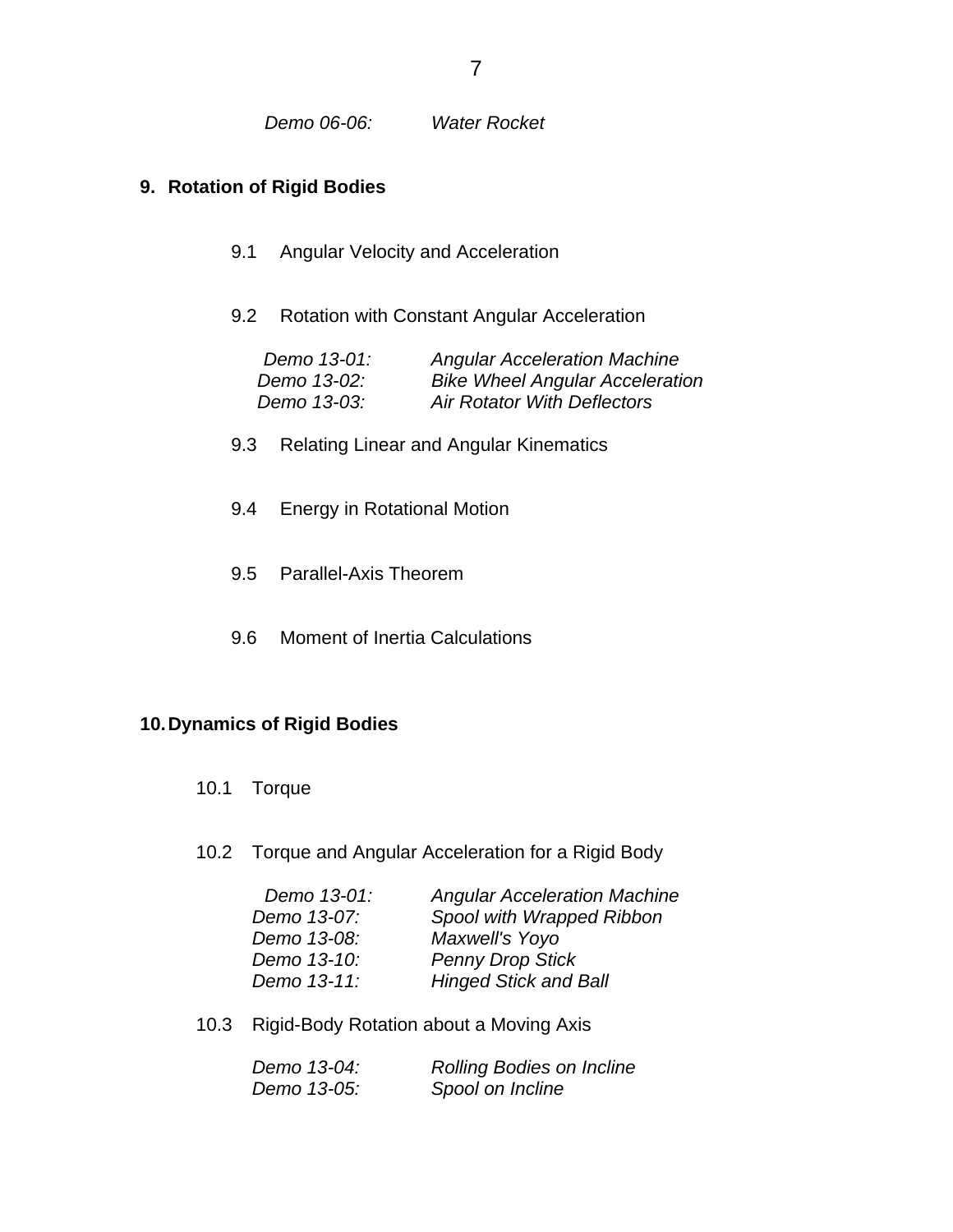*Demo 13-06: Bike Wheel on Incline* 

- 10.4 Work and Power in Rotational Motion
- 10.5 Angular Momentum
- 10.6 Conservation of Angular Momentum

| <b>Rotating Stool and Bicycle Wheel</b> |
|-----------------------------------------|
|                                         |
|                                         |
|                                         |

10.7 Gyroscopes and Precession

| Demo 13-13: | <b>Foucault Pendulum</b>          |
|-------------|-----------------------------------|
| Demo 13-14: | <b>Coriolis Effect</b>            |
| Demo 14-07: | <b>Gyroscopic Stability</b>       |
| Demo 15-01: | <b>Bike Wheel Precession</b>      |
| Demo 15-02: | Gyroscope with Adjustable Weights |
| Demo 15-03: | <b>Bike Wheel on Gimbals</b>      |
| Demo 15-04: | Double Bike Wheel                 |
| Demo 15-05: | <b>Motorized Gyroscope</b>        |
| Demo 16-04: | <b>Ship Stabilizer</b>            |

**Miscellaneous** 

| Demo 16-01: | <b>Static/Dynamic Balance</b>        |
|-------------|--------------------------------------|
| Demo 16-02: | <b>Football Spin</b>                 |
| Demo 16-03: | Tippy Top                            |
| Demo 16-05: | Spinning Rod and Hoop on Wire        |
| Demo 16-06: | Stable and Unstable Axes of Rotation |
|             |                                      |

## **11. Equilibrium and Elasticity**

11.1 Conditions for Equilibrium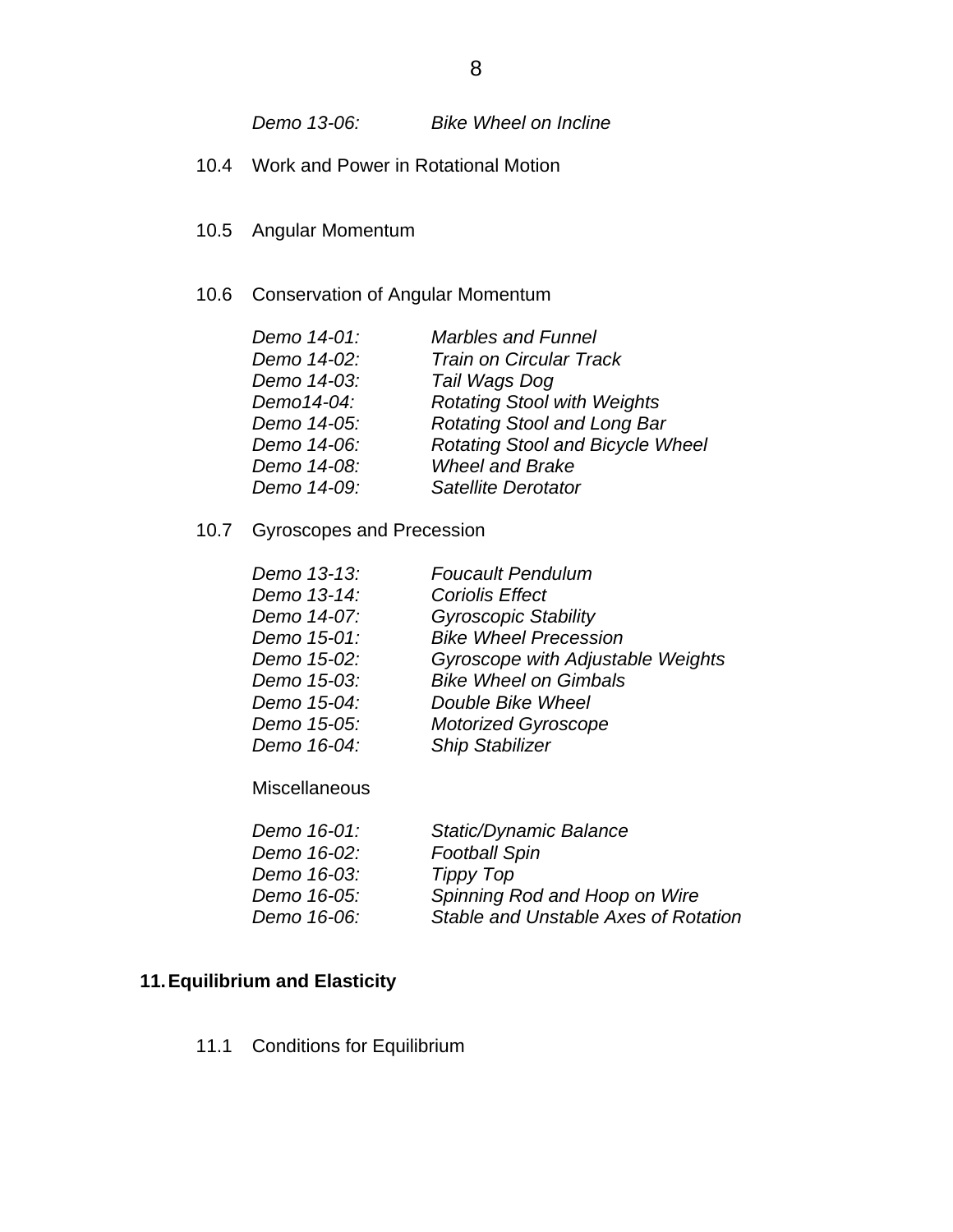11.2 Center of Gravity

| Demo 09-01: | Stability                              |
|-------------|----------------------------------------|
| Demo 09-02: | <b>Irregular Object Center of Mass</b> |
| Demo 09-03: | <b>Center of Mass Disc</b>             |
| Demo 09-04: | <b>Chair on Pedestal</b>               |
| Demo 09-05: | Clown on Rope                          |
| Demo 09-06: | Double Cone on Incline                 |
| Demo 09-07: | <b>Loaded Disc</b>                     |
| Demo 09-08: | <b>Toppling Cylinders</b>              |
|             |                                        |

## 11.3 Solving Rigid-Body Equilibrium Problems

| Demo 10-07: | Levers                        |
|-------------|-------------------------------|
| Demo 10-08: | <b>Horizontal Boom</b>        |
| Demo 10-09: | Arm Model                     |
| Demo 10-10: | <b>Torque Bar</b>             |
| Demo 10-11: | <b>Hinge Board</b>            |
| Demo 10-12: | <b>Torque Wrench</b>          |
| Demo 10-13: | <b>Torque Wheel</b>           |
| Demo 10-14: | <b>Balancing Meter Stick</b>  |
| Demo 10-15: | <b>Meter Stick on Fingers</b> |
| Demo 10-16: | <b>Bridge and Truck</b>       |
| Demo 10-17: | <b>Roberval Balance</b>       |
|             |                               |

### 11.4 Stress, Strain, and Elastic Moduli

| Demo 18-01: | Hooke's Law                           |
|-------------|---------------------------------------|
| Demo 18-02: | <b>Springs in Series and Parallel</b> |
| Demo 18-03: | <b>Torsion Rod</b>                    |
| Demo 18-05: | Young's Modulus                       |
| Demo 18-07: | 2:1 Scaling                           |
| Demo 18-08: | <b>Bologna Bottle</b>                 |
| Demo 18-09: | <b>Elasticity at Low Temperatures</b> |
| Demo 18-06: | <b>Bending Beams</b>                  |
|             |                                       |

11.5 Elasticity and Plasticity

| Demo 18-04: | <b>Elastic Limits</b> |
|-------------|-----------------------|
|-------------|-----------------------|

## **12. Gravitation**

12.1 Newton's Law of Gravitation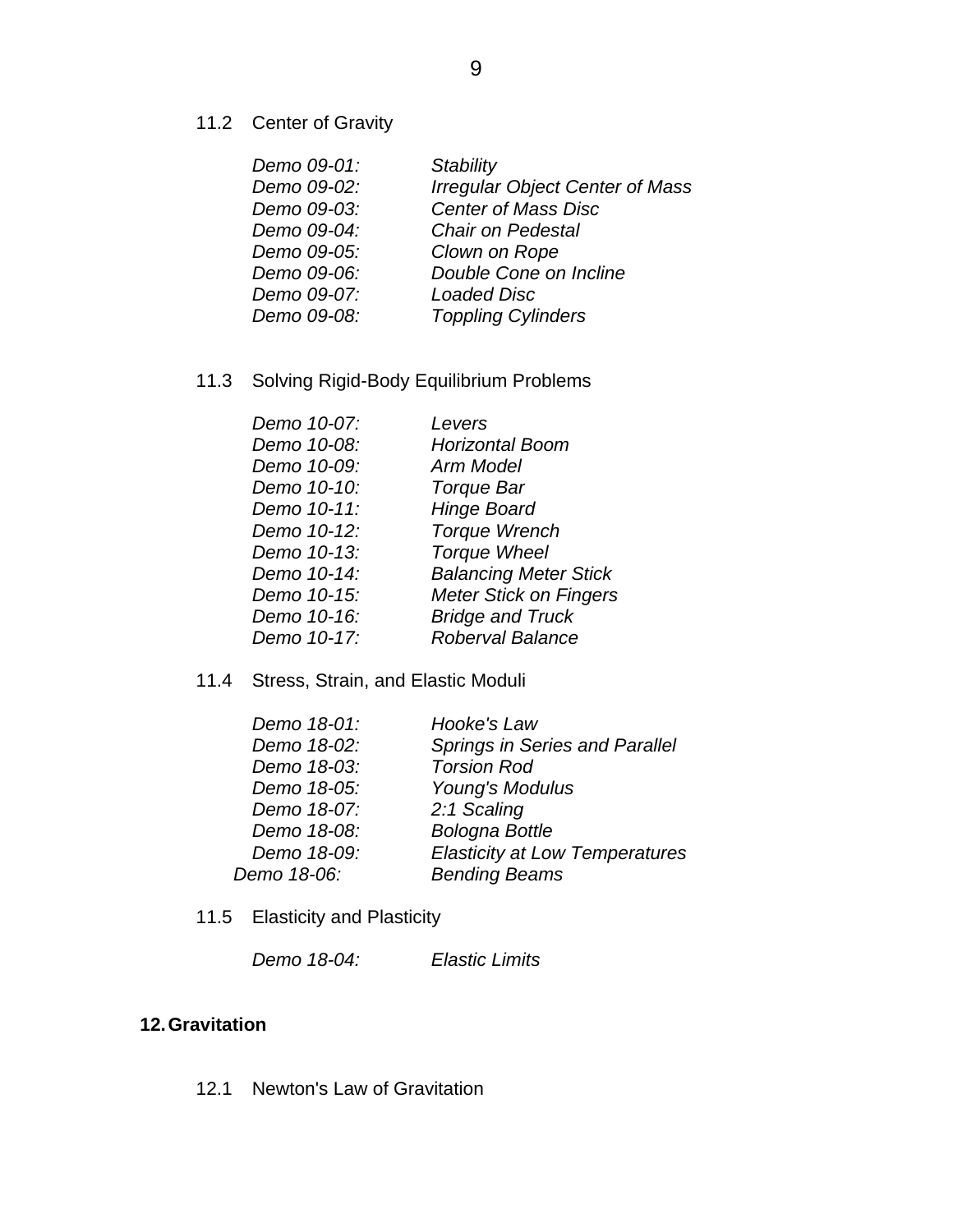*Demo 17-03: Cavendish Balance*

- 12.2 Weight
- 12.3 Gravitational Potential Energy

| Demo 08-07: | Galileo's Pendulum           |
|-------------|------------------------------|
| Demo 08-08: | <b>Bowling Ball Pendulum</b> |
| Demo 08-09: | <b>Triple Track</b>          |

- 12.4 The Motion of Satellites
- 12.5 Kepler's Law and The Motion of Planets

| Demo 17-01: | Sections of a Cone           |
|-------------|------------------------------|
| Demo 17-02: | <b>Ellipse Drawing Board</b> |

- 12.6 Spherical Mass Distribution
- 12.7 Apparent Weight and the Earth's Rotation
- 12.8 Black Holes

#### **13. Periodic Motion**

- 13.1 Describing Oscillation
- 13.2 Simple Harmonic Motion

| <b>Tuning Fork with Light</b>         |
|---------------------------------------|
| Mass on Spring                        |
| Air Track Simple Harmonic Motion      |
| <b>Torsion Pendulum</b>               |
| Circular Motion vs. Spring and Weight |
| <b>Circular Motion vs. Pendulum</b>   |
| <b>Phase Shift</b>                    |
|                                       |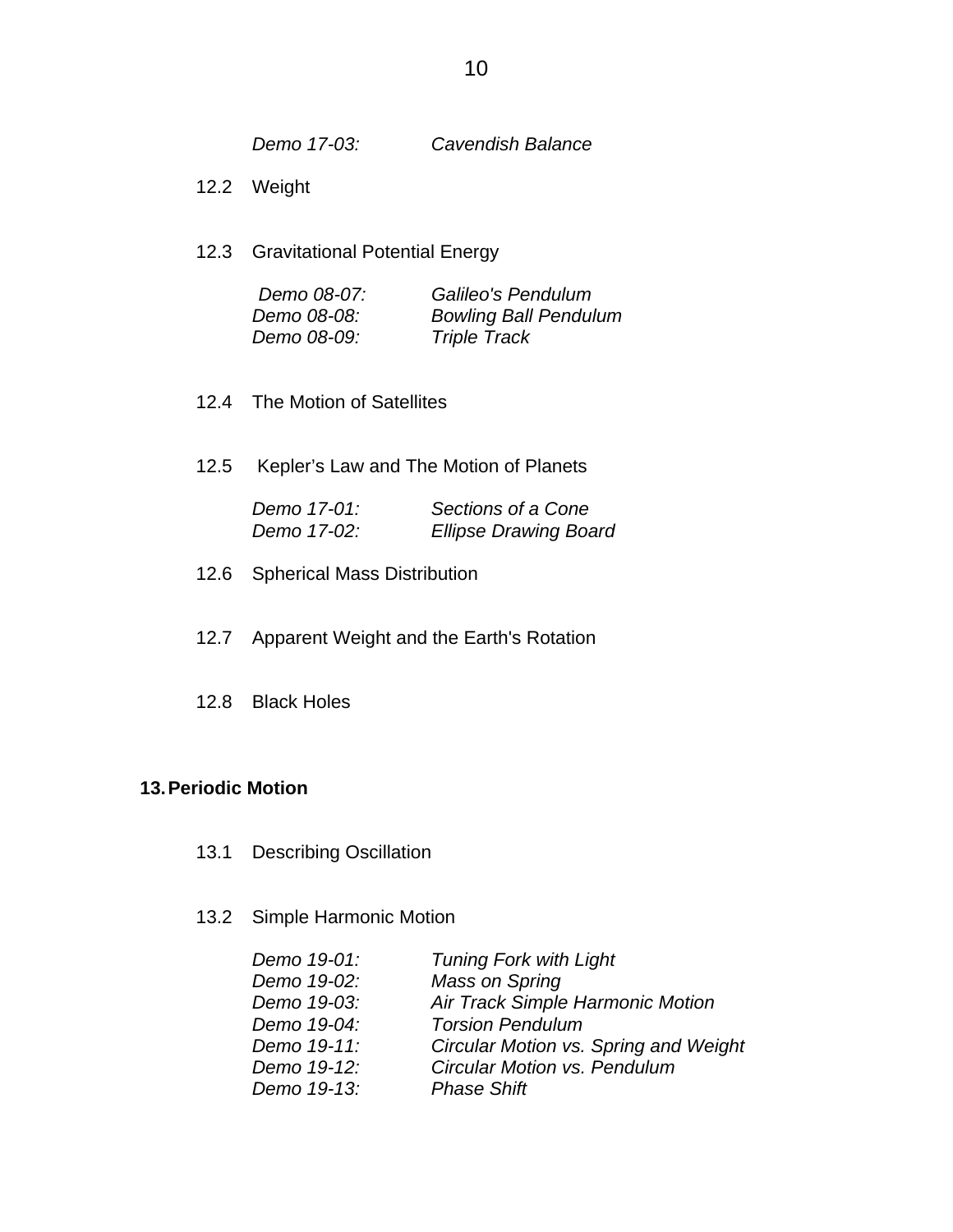| Demo 19-14: | Periodic Non-Simple Harmonic Motion |
|-------------|-------------------------------------|
| Demo 19-16: | Pendulum Waves                      |
| Demo 19-17: | Lissajous Figures                   |

- 13.3 Energy in Simple Harmonic Motion
- 13.4 Applications of Simple Harmonic Motion

 *Demo 19-15: Inertia Balance* 

13.5 The Simple Pendulum

| Demo 19-05: | Different Mass Pendula        |
|-------------|-------------------------------|
| Demo 19-06: | 4:1 Pendula                   |
| Demo 19-07: | Hoops and Arcs                |
| Demo 19-08: | Pendulum with Large Amplitude |
| Demo 19-10: | Variable Angle Pendulum       |
|             |                               |

13.6 The Physical Pendulum

 *Demo 19-09: Physical Pendulum* 

- 13.7 Damped Oscillations
- 13.8 Forced Oscillations and Resonance

| Demo 20-01: | <b>Bowling Ball Pendulum Resonance</b> |
|-------------|----------------------------------------|
| Demo 20-02: | <b>Resonant Driven Pendula</b>         |
| Demo 20-03: | <b>Driven Spring and Weight</b>        |
| Demo 20-04: | <b>Pump Pendulum</b>                   |
| Demo 20-05: | <b>Reed Tachometer</b>                 |
| Demo 20-06: | <b>Glass Breaking with Sound</b>       |
| Demo 20-07: | Coupled Pendula                        |
| Demo 20-08: | <b>Wilberforce Pendulum</b>            |

### **14. Fluid Mechanics**

14.1 Density

| Hydrometer                    |
|-------------------------------|
| <b>Weight of Air</b>          |
| <b>Density Ball</b>           |
| <b>Density Balls in Beans</b> |
|                               |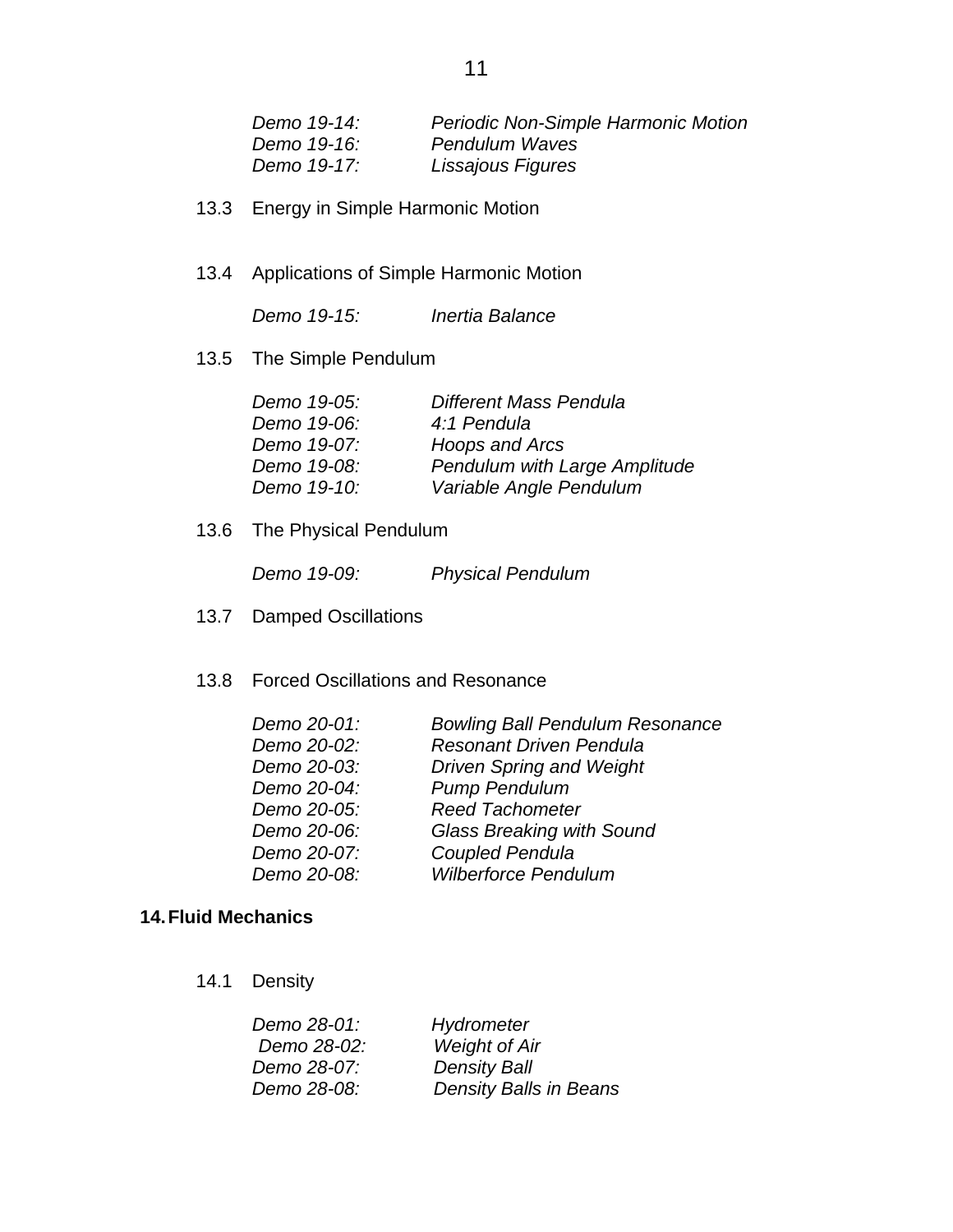14.2 Pressure in a Fluid

| Demo 26-01: | Mercury Barometer in Vacuum              |
|-------------|------------------------------------------|
| Demo 26-02: | Aneroid Barometer in Vacuum              |
| Demo 26-03: | <b>Magdeburg Hemispheres</b>             |
| Demo 26-04: | <b>Adhesion Plates</b>                   |
| Demo 26-05: | Crush Can                                |
| Demo 26-06: | Vacuum Bazooka                           |
| Demo 26-07  | <b>Barrel Crush</b>                      |
| Demo 26-08: | <b>Air Pressure Lift</b>                 |
| Demo 26-09: | Inertia Shingles                         |
| Demo 26-10: | <b>Rubber Sheet Lifting Chair</b>        |
| Demo 27-01: | <b>Same Level Tubes</b>                  |
| Demo 27-02: | Pressure vs. Depth                       |
| Demo 27-03: | Pressure vs. Depth in Water and Alcohol  |
| Demo 27-04: | <b>Pressure Independent of Direction</b> |
| Demo 27-05: | <b>Water/Air Compression</b>             |
| Demo 27-06: | <b>Water and Mercury U-tube</b>          |
| Demo 27-07: | <b>Hydraulic Press</b>                   |
| Demo 27-08: | <b>Hydrostatic Paradox</b>               |
| Demo 29-14: | <b>Water Hammer</b>                      |
| Demo 29-15: | <b>Toricelli's Tank</b>                  |
|             |                                          |

# 14.3 Buoyancy

| Demo 28-03: | <b>Buoyant Force</b>               |
|-------------|------------------------------------|
| Demo 28-04: | Archimedes' Principle              |
| Demo 28-05: | <b>Board and Weights Float</b>     |
| Demo 28-06: | <b>Different Density Wood</b>      |
| Demo 28-09: | <b>Battleship in Bathtub</b>       |
| Demo 28-10: | <b>Buoyancy in Various Liquids</b> |
| Demo 28-11: | <b>Floating Square Bar</b>         |
| Demo 28-12: | <b>Helium Balloon in Glass Jar</b> |
| Demo 28-13: | Helium Balloon in Liquid Nitrogen  |
| Demo 28-14: | <b>Cartesian Diver</b>             |
| Demo 28-07: | <b>Density Ball</b>                |
| Demo 28-08: | <b>Density Balls in Beans</b>      |
|             |                                    |

## **Surface Tension**

| Demo 30-01: | <b>Surface Tension Disc</b> |
|-------------|-----------------------------|
| Demo 30-02: | <b>Floating Metal Sheet</b> |
| Demo 30-03: | Soap Film Pull-up           |
| Demo 30-04: | Soap Film Shapes            |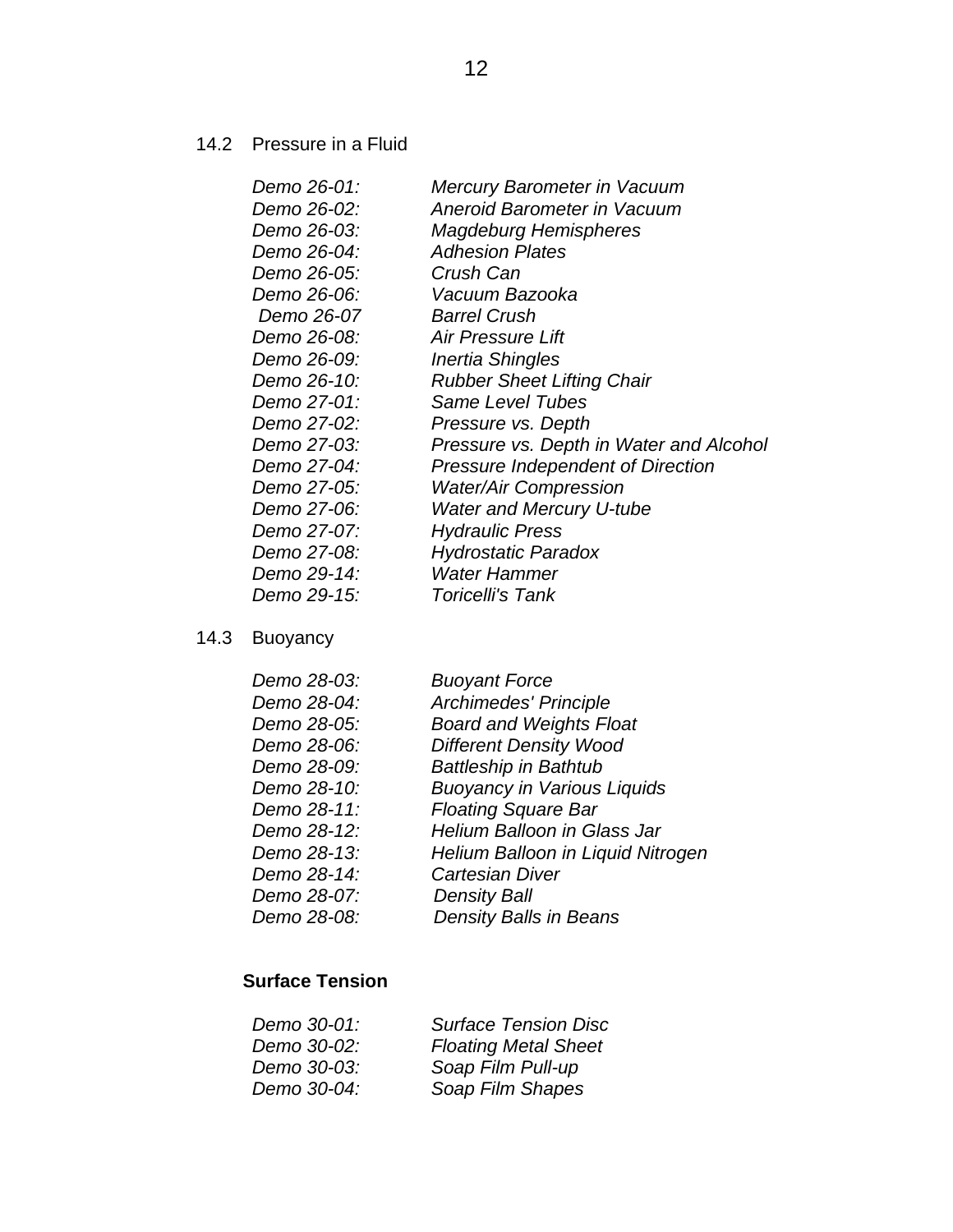| Demo 30-05: | <b>Two Soap Bubbles</b>      |
|-------------|------------------------------|
| Demo 30-06: | <b>Minimum Energy Thread</b> |
| Demo 30-07: | <b>Capillary Action</b>      |
| Demo 30-08: | <b>Capillary Tubes</b>       |

14.4 Fluid Flow

| Demo 29-10: | Siphon                        |
|-------------|-------------------------------|
| Demo 29-11: | <b>Syringe Water Velocity</b> |
| Demo 29-12: | <b>Uniform Pressure Drop</b>  |
| Demo 29-01: | <b>Pitot Tube</b>             |
| Demo 29-02: | <b>Flettner Rotor</b>         |
| Demo 29-07: | <b>Vortex Cannon</b>          |
| Demo 29-08: | Un-mixing                     |
| Demo 29-09: | Tornado Tube                  |

14.5 Bernoulli's Equation

| Demo 29-03: | <b>Curve Balls</b>              |
|-------------|---------------------------------|
| Demo 29-04: | <b>Floating Ball in Air Jet</b> |
| Demo 29-05: | Suspended Plate in Air Jet      |
| Demo 29-06: | <b>Suspended Parallel Cards</b> |
| Demo 29-13: | <b>Bernoulli's Principle</b>    |

14.6 Viscosity and Turbulence

| Demo 31-04: | <b>Gas Viscosity Change with Temperature</b> |
|-------------|----------------------------------------------|
| Demo 31-05: | Viscosity of Alcohol at Low Temperatures     |
| Demo 31-06: | Oil Viscosity                                |

### **15. Mechanical Waves**

15.1 Types of Mechanical Waves

| Wave on Rope                     |
|----------------------------------|
| <b>Pulse on Moving Chain</b>     |
| <b>Torsional Waves</b>           |
| <b>Longitudinal Wave Model</b>   |
| <b>Longitudinal Slinky Waves</b> |
|                                  |

- 15.2 Periodic Waves
- 15.3 Mathematical Description of a Wave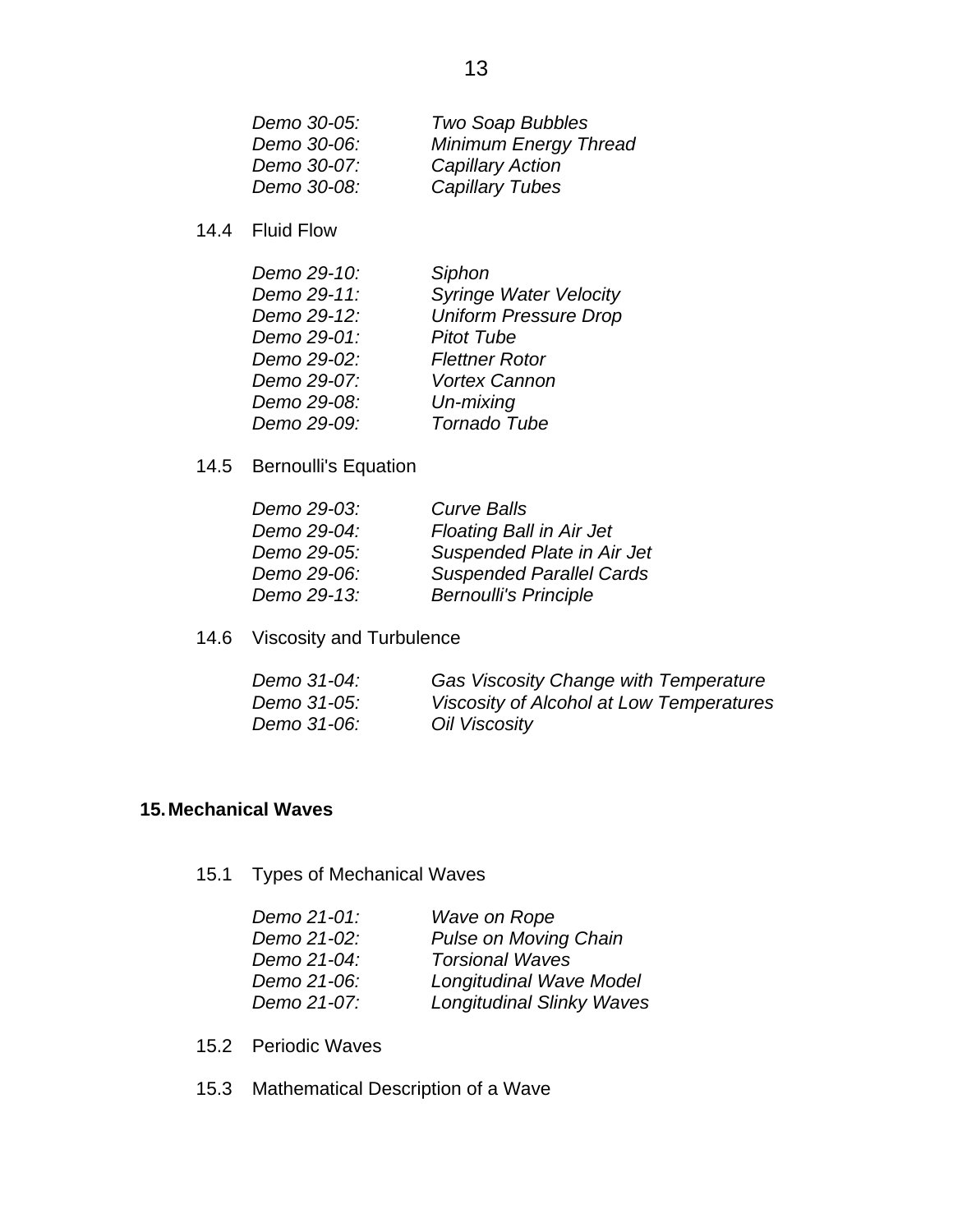15.4 Speed of a Transverse Wave

| Demo 21-03: | <b>Tension Dependence of Wave Speed</b> |
|-------------|-----------------------------------------|
| Demo 21-05: | <b>Wave Speed</b>                       |

- 15.5 Energy in Wave Motion
- 15.6 Wave Interference, Boundary Conditions, And Superposition

Interference

| Demo 21-14: | Double Slit Interference of Water Waves |
|-------------|-----------------------------------------|
| Demo 21-15: | <b>Moire Pattern</b>                    |
| Demo 24-12: | <b>Two Speaker Interference</b>         |

Boundary Conditions

| Demo 21-10: | <b>Spring Wave Reflection</b> |
|-------------|-------------------------------|
| Demo 21-11: | <b>Wave Coupling</b>          |
| Demo 25-05: | Open and Closed End Pipes     |
| Demo 22-07: | Chladni Plates                |

Superposition and Resonance

| Demo 21-08: | <b>Wave Superposition</b>                  |
|-------------|--------------------------------------------|
| Demo 21-09: | <b>Reflection of Waves</b>                 |
| Demo 22-01: | <b>Longitudinal Standing Waves</b>         |
| Demo 22-02: | <b>Slinky Standing Waves</b>               |
| Demo 23-03: | <b>Tuning Forks</b>                        |
| Demo 23-04: | <b>Adjustable Tuning Fork</b>              |
| Demo 23-05: | <b>Rectangular Bar Oscillations</b>        |
| Demo 23-06: | <b>High Frequency Metal Bars</b>           |
| Demo 23-07: | <b>Xylophone Bars</b>                      |
| Demo 23-08: | <b>Singing Rods</b>                        |
| Demo 25-09: | <b>Helmholtz Resonators</b>                |
| Demo 24-10: | <b>Tuning Fork Beats</b>                   |
| Demo 24-11: | <b>Beats with Speaker and Oscilloscope</b> |

15.7 Standing Waves on a String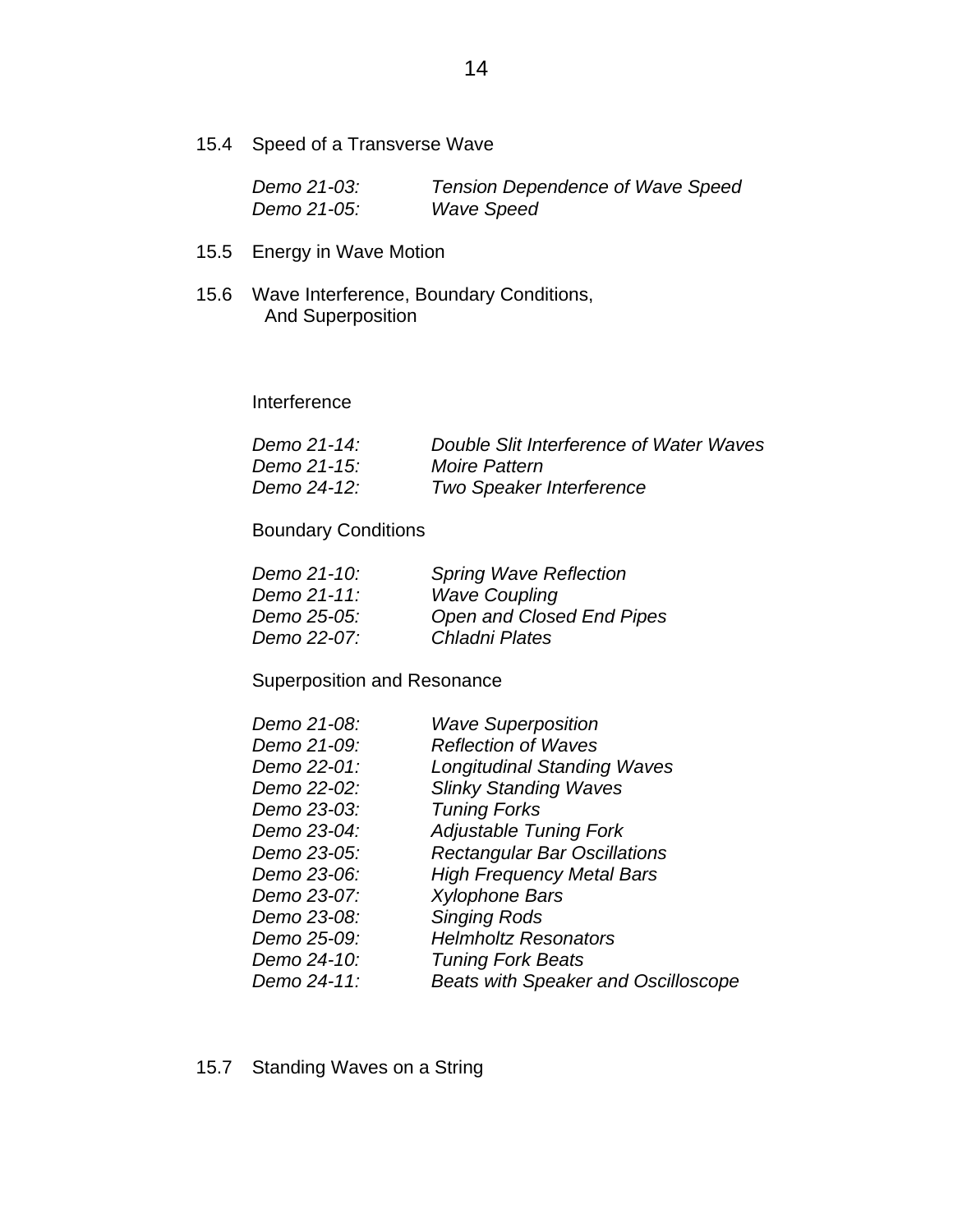| Demo 22-03: | <b>Standing Waves</b>                |
|-------------|--------------------------------------|
| Demo 22-04: | <b>Three Tensions Standing Waves</b> |

15.8 Normal Modes on a String

| Demo 22-03: | <b>Standing Waves</b>                |
|-------------|--------------------------------------|
| Demo 22-04: | <b>Three Tensions Standing Waves</b> |
| Demo 22-05: | <b>Rubber Tube Standing Waves</b>    |
| Demo 23-01: | <b>Guitar and Scope</b>              |
| Demo 23-02: | Sonometer                            |

### **16. Sound and Hearing**

## 16.1 Sound Waves

| Demo 24-01: | Siren in Vacuum            |
|-------------|----------------------------|
| Demo 24-02: | <b>Siren Disc</b>          |
| Demo 24-03: | <b>Gear and Card</b>       |
| Demo 24-04: | <b>Cutaway Speaker</b>     |
| Demo 24-07: | <b>Fourier Synthesizer</b> |
| Demo 24-08: | <b>Vocal Formants</b>      |

# 16.2 Speed of Sound Waves

| Demo 24-05: | Sound Velocity at Different Temperatures |
|-------------|------------------------------------------|
| Demo 24-06: | Sound in Helium                          |
| Demo 24-09: | <b>Acoustic Coupling</b>                 |

# 16.3 Sound Intensity

## 16.4 Standing Sound Waves and Normal Modes

| Drumhead                             |
|--------------------------------------|
| <b>Standing Waves</b>                |
| <b>Three Tensions Standing Waves</b> |
| <b>Kundt's Tube</b>                  |
|                                      |

## 16.5 Resonance

| Demo 25-01:        | Resonance Tube with Piston      |
|--------------------|---------------------------------|
| <i>Demo 25-02:</i> | Resonance Tubes (Three Lengths) |
| Demo 25-04:        | Resonance Tube                  |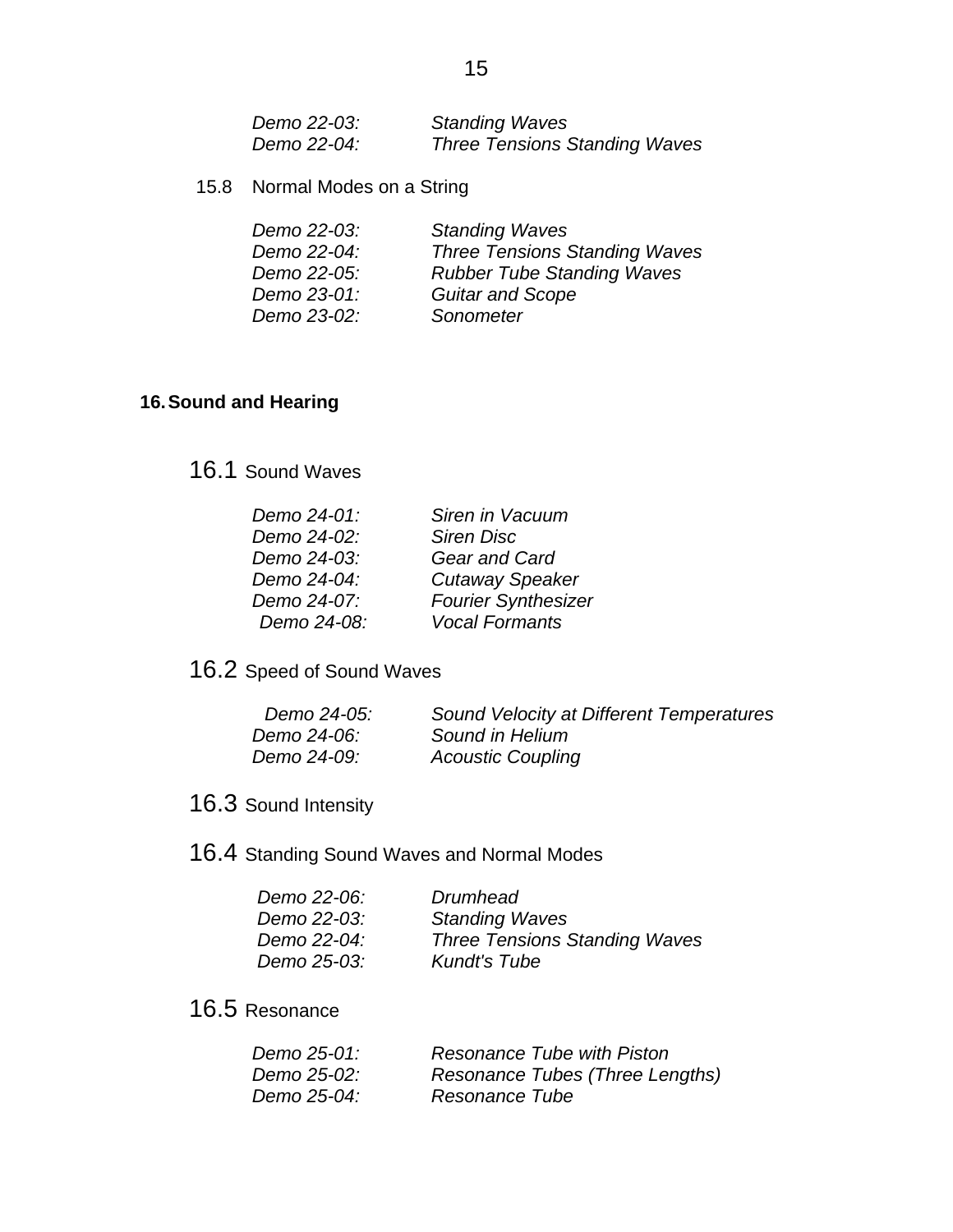| Demo 25-06: | Slide Whistle                         |
|-------------|---------------------------------------|
| Demo 25-07: | <b>Singing Pipes</b>                  |
| Demo 25-08: | <b>Tuning Forks on Resonant Boxes</b> |

16.6 Interference of Waves

| Demo 21-14: | Double Slit Interference of Water Waves |
|-------------|-----------------------------------------|
| Demo 21-15: | <b>Moire Pattern</b>                    |
| Demo 24-12: | <b>Two Speaker Interference</b>         |

16.7 Beats

| Demo 24-10: | <b>Tuning Fork Beats</b>            |
|-------------|-------------------------------------|
| Demo 24-11: | Beats with Speaker and Oscilloscope |

- 16.8 The Doppler Effect
	- *Demo 24-13: Doppler Effect*
- 16.9 Shock Waves

### **17. Temperature and Heat**

- 17.1 Temperature and Thermal Equilibrium
- 17.2 Thermometers and Temperature Scales

 *Demo 14-13: Thermal Expansion of Water*

17.3 Gas Thermometers and the Kelvin Scale

| Demo 32-06: | <b>Thermal Expansion of Air</b> |
|-------------|---------------------------------|
| Demo 36-02: | Pressure vs. Temperature        |

17.4 Thermal Expansion

| Demo 32-01: | <b>Thermal Expansion of Wire</b> |
|-------------|----------------------------------|
| Demo 32-02: | <b>Bimetallic Strip</b>          |
| Demo 32-03: | <b>Thermostat Model</b>          |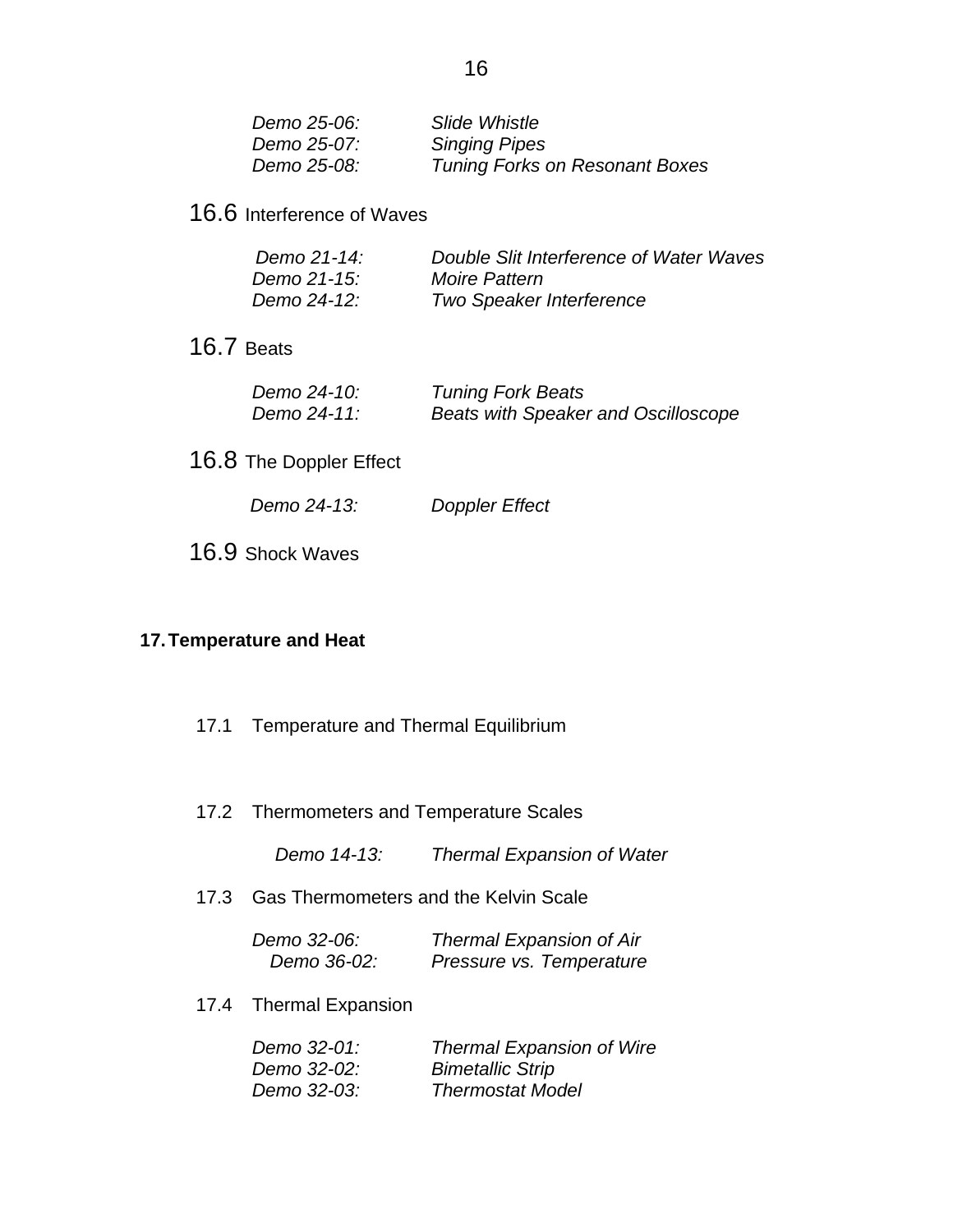| Demo 32-04: | Pin Breaker                                    |
|-------------|------------------------------------------------|
| Demo 32-05: | <b>Thermal Expansion</b>                       |
| Demo 32-06: | <b>Thermal Expansion of Air</b>                |
| Demo 32-07: | <b>Thermal Expansion of Water</b>              |
| Demo 32-08: | <b>Negative Expansion Coefficient of Water</b> |

17.5 Quantity of Heat

| Demo 32-12: | Specific Heat with Rods and Wax    |
|-------------|------------------------------------|
| Demo 32-13: | Boiling Water in a Paper Cup       |
| Demo 32-14: | <b>Water Balloon Heat Capacity</b> |

17.6 Calorimetry and Phase Changes

| Demo 26-07: | <b>Barrel Crush</b>                          |
|-------------|----------------------------------------------|
| Demo 35-01: | Liquid Nitrogen in Balloon                   |
| Demo 35-02: | <b>Boil Water Under Reduced Pressure</b>     |
| Demo 35-03: | $CO2$ Critical Point                         |
| Demo 35-04: | <b>Drinking Bird</b>                         |
| Demo 35-05: | <b>Freezing by Boiling</b>                   |
| Demo 35-06: | Cryophorus                                   |
| Demo 35-07: | Ice Bomb                                     |
| Demo 35-08: | Regelation                                   |
| Demo 35-09: | Helium and $CO2$ Balloons in Liquid Nitrogen |
| Demo 35-10: | Sublimation of $CO2$                         |
| Demo 35-11: | Slime Ball                                   |

17.7 Mechanisms of Heat Transfer

| <b>Thermal Conductivity</b>     |
|---------------------------------|
| Leidenfrost Phenomenon          |
| Radiometer                      |
| <b>Two Can Radiation</b>        |
| <b>Radiation Cube</b>           |
| <b>Insulation (Dewar Flask)</b> |
| <b>Convection Currents</b>      |
| Candle in Dropped Jar           |
|                                 |

## **18. Thermal Properties of Matter**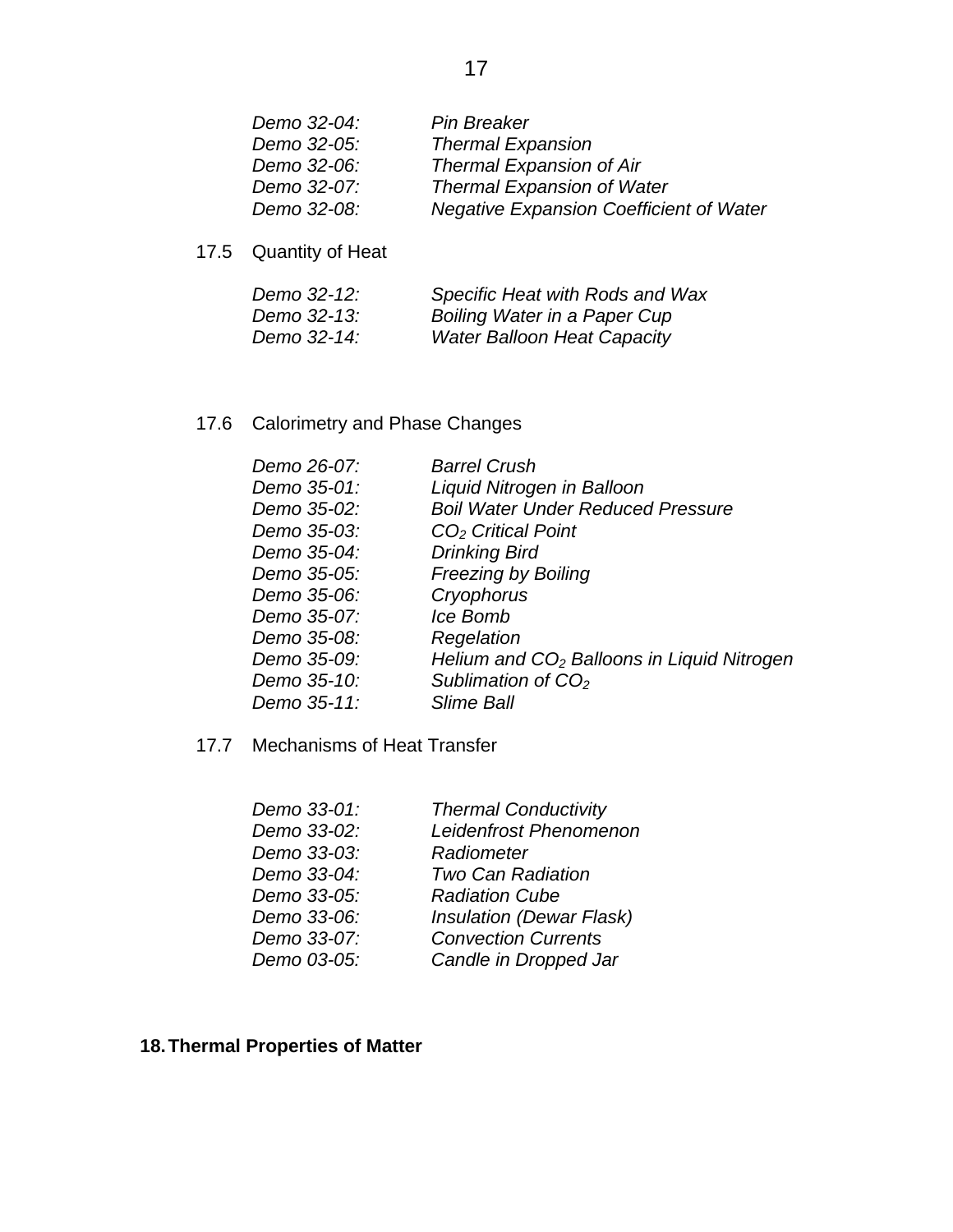- 18.1 Equations of State
- 18.2 Molecular Properties of Matter

| Demo 36-07: | <b>Brownian Motion</b>            |
|-------------|-----------------------------------|
| Demo 36-08: | <b>Brownian Motion Simulation</b> |

### 18.3 Kinetic-Molecular Model of an Ideal Gas

| Demo 36-01: | Pressure vs. Volume                       |
|-------------|-------------------------------------------|
| Demo 36-02: | Pressure vs. Temperature                  |
| Demo 36-03: | Temperature Increase Simulation           |
| Demo 36-04: | Pressure vs. Volume Simulation            |
| Demo 36-05: | <b>Equipartition of Energy Simulation</b> |
| Demo 36-06: | <b>Mercury Kinetic Energy</b>             |
| Demo 36-09: | <b>Diffusion</b>                          |
| Demo 36-10: | <b>Diffusion Simulation</b>               |
| Demo 36-11: | <b>Bromine Diffusion</b>                  |
| Demo 36-12: | <b>Gaussian Curve</b>                     |
| Demo 36-13: | <b>Free Expansion Simulation</b>          |
|             |                                           |

18.4 Heat Capacities

| Demo 32-11: | <b>Specific Heat</b>               |
|-------------|------------------------------------|
| Demo 32-12: | Specific Heat with Rods and Wax    |
| Demo 32-13: | Boiling Water in a Paper Cup       |
| Demo 32-14: | <b>Water Balloon Heat Capacity</b> |

18.5 Molecular Speeds

| <b>Diffusion</b>            |
|-----------------------------|
| <b>Diffusion Simulation</b> |
| <b>Bromine Diffusion</b>    |
| Gaussian Curve              |
|                             |

18.6 Phases of Matter

| Demo 26-07:        | <b>Barrel Crush</b>                      |
|--------------------|------------------------------------------|
| <i>Demo 35-01:</i> | Liquid Nitrogen in Balloon               |
| Demo 35-02:        | <b>Boil Water Under Reduced Pressure</b> |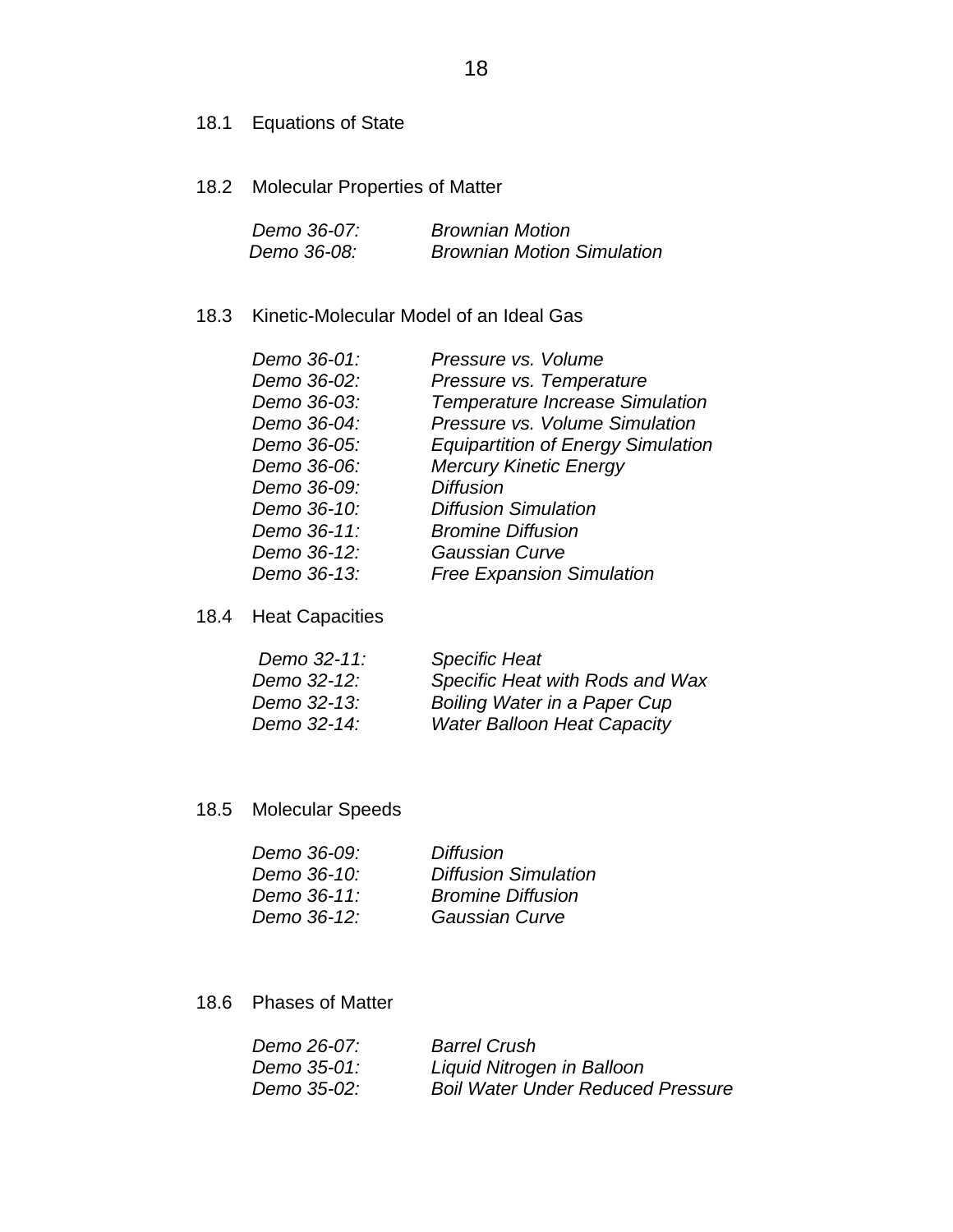| Demo 35-03: | CO <sub>2</sub> Critical Point                         |
|-------------|--------------------------------------------------------|
| Demo 35-04: | <b>Drinking Bird</b>                                   |
| Demo 35-05: | <b>Freezing by Boiling</b>                             |
| Demo 35-06: | Cryophorus                                             |
| Demo 35-07: | Ice Bomb                                               |
| Demo 35-08: | Regelation                                             |
| Demo 35-09: | Helium and CO <sub>2</sub> Balloons in Liquid Nitrogen |
| Demo 35-10: | Sublimation of $CO2$                                   |
|             |                                                        |

### XXXXXXXXXXXXXXXXXXXXXXXXXXXXXXXXXXXXXXXXXXXXXX Demo numbers have not been fixed below here (some exceptions) XXXXXXXXXXXXXXXXXXXXXXXXXXXXXXXXXXXXXXXXXXXXXX

#### **19. The First Law of Thermodynamics**

- 19.1 Thermodynamic Systems
- 19.2 Work Done During Volume Changes
- 19.3 Paths Between Thermodynamic States

| Demo 35-03         | CO <sub>2</sub> Critical Point           |
|--------------------|------------------------------------------|
| <i>Demo 35-05:</i> | <b>Freezing by Boiling</b>               |
| Demo 35-02:        | <b>Boil Water Under Reduced Pressure</b> |

- 19.4 Internal Energy and the First Law of Thermodynamics  *Demo 34-01 Drill and Dowel Demo 34-02: Mechanical Equivalent of Heat*
- 19.5 Kinds of Thermodynamic Processes
- 19.6 Internal Energy of an Ideal Gas

| Demo 36-12  | Gaussian Curve                   |
|-------------|----------------------------------|
| Demo 36-13: | <b>Free Expansion Simulation</b> |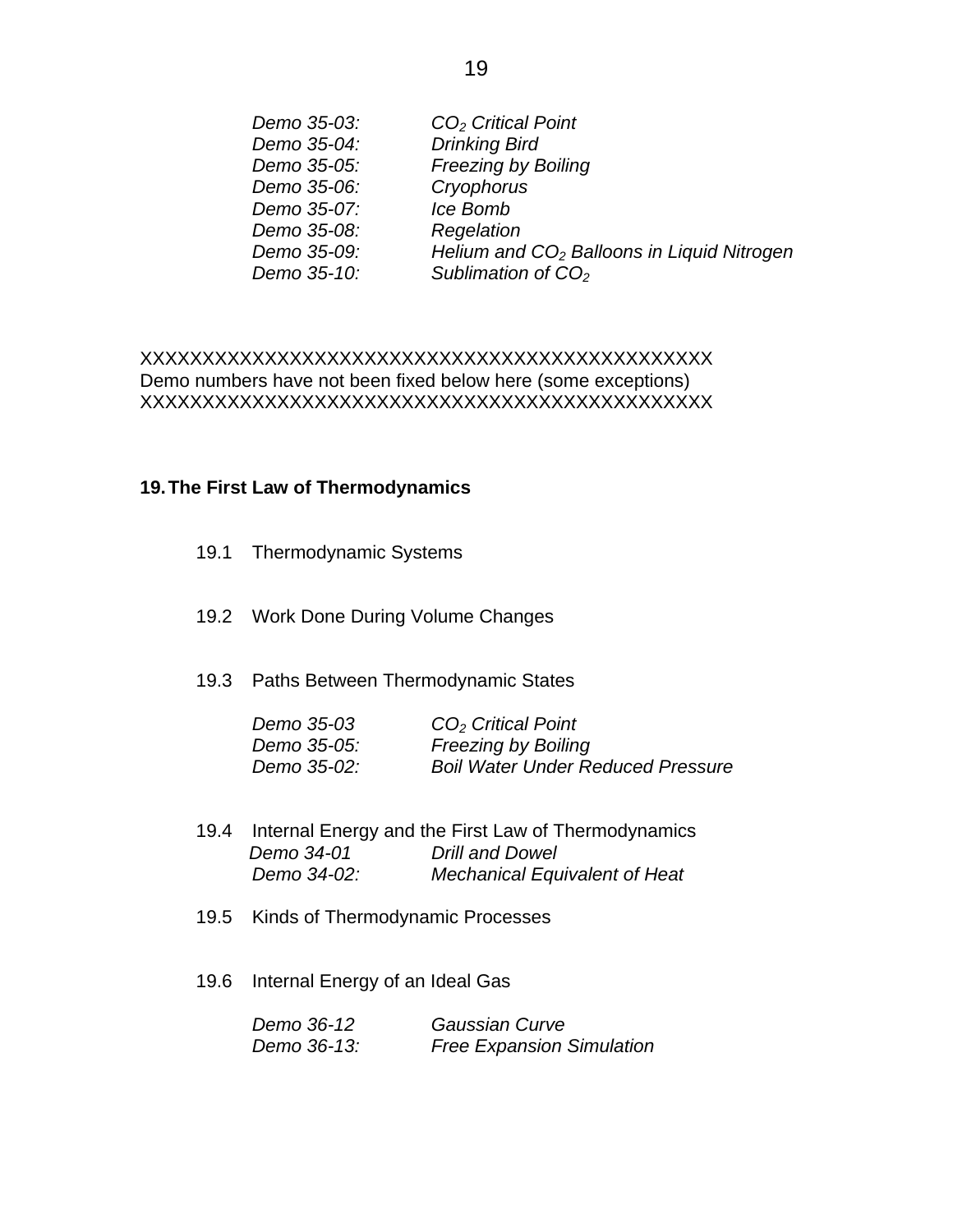- 19.7 Heat Capacities of an Ideal Gas
- 19.8 Adiabatic Processes for an Ideal Gas

| Demo 34-03: | $CO2$ Expansion Cooling |
|-------------|-------------------------|
| Demo 34-04: | Adiabatic Expansion     |
| Demo 34-05: | <b>Fire Syringe</b>     |

### **20. The Second Law of Thermodynamics**

| 20.1 Directions of Thermodynamic Processes |                                                                           |
|--------------------------------------------|---------------------------------------------------------------------------|
| 20.2 Heat Engines                          |                                                                           |
| <i>Demo 34-06</i><br><i>Demo 34-07</i>     | <b>Stirling Engine</b><br>Hero's Engine                                   |
| 20.3 Internal-Combustion Engines           |                                                                           |
| 20.4 Refrigerators                         |                                                                           |
| 20.5 The Second Law of Thermodynamics      |                                                                           |
| 20.6 The Carnot Cycle                      |                                                                           |
| Demo 34-06<br>Demo 36-01<br>Demo 36-02:    | <b>Stirling Engine</b><br>Pressure vs. Volume<br>Pressure vs. Temperature |
| 20.7 Entropy                               |                                                                           |
| Demo 32-09<br>Demo 32-10                   | <b>Dust Explosion</b><br><b>Scaling Cube</b>                              |

20.8 Microscopic Interpretation of Entropy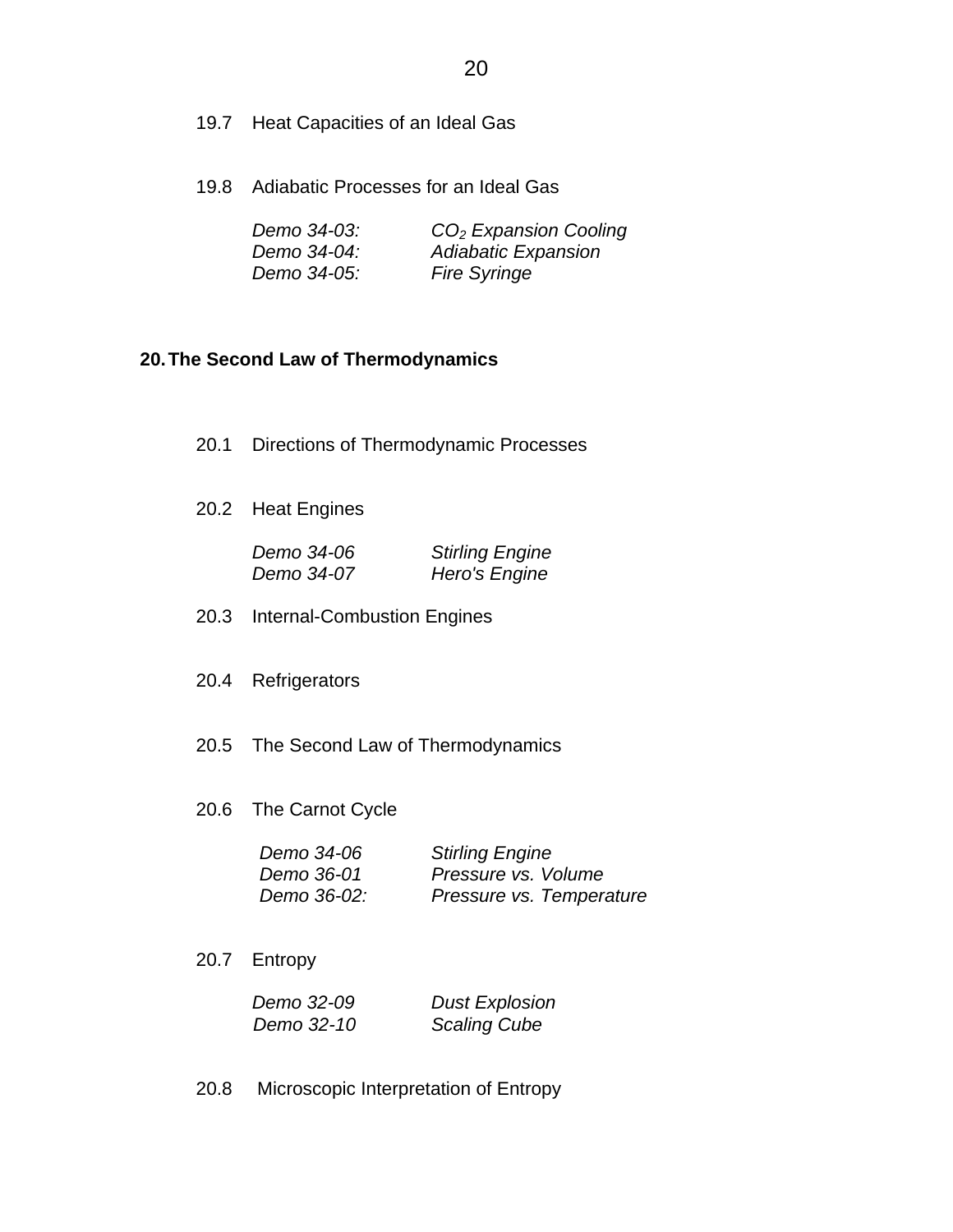### **21. Electric Charge and Electric Field**

21.1 Electric Charge

| <b>Electrostatic Rods</b>                 |
|-------------------------------------------|
| <b>Electrostatic Rod and Cloth</b>        |
| <b>Electrostatic Ping-Pong Deflection</b> |
| <b>Electrostatic Ping-Pong Balls</b>      |
| <b>Battery and Separable Capacitor</b>    |
| <b>Piezoelectric Sparker</b>              |
|                                           |

21.2 Conductors, Insulators, and Induced Charges

| Demo 39-05 | Conductors and Insulators   |
|------------|-----------------------------|
| Demo 40-01 | Electrostatic Induction     |
| Demo 40-02 | <b>Metal Rod Attraction</b> |
| Demo 40-03 | Electrophorus               |
| Demo 40-04 | <b>Induction Generator</b>  |
| Demo 40-05 | <b>Kelvin Water Dropper</b> |

- 21.3 Coulomb's Law
- 21.4 Electric Field and Electric Forces

| Demo 41-01 | Van de Graaff Generator            |
|------------|------------------------------------|
| Demo 41-02 | Van de Graaff with Streamers       |
| Demo 41-03 | Van de Graaff and Wand             |
| Demo 41-04 | <b>Electric Field</b>              |
| Demo 41-05 | <b>Lightning Rod</b>               |
| Demo 41-06 | Pinwheel                           |
| Demo 41-07 | <b>Point and Candle</b>            |
| Demo 41-10 | <b>Smoke Precipitation</b>         |
| Demo 41-11 | Electron Discharge Tube with Wheel |
|            |                                    |

- 21.5 Electric-Field Calculations
- 21.6 Electric Field Lines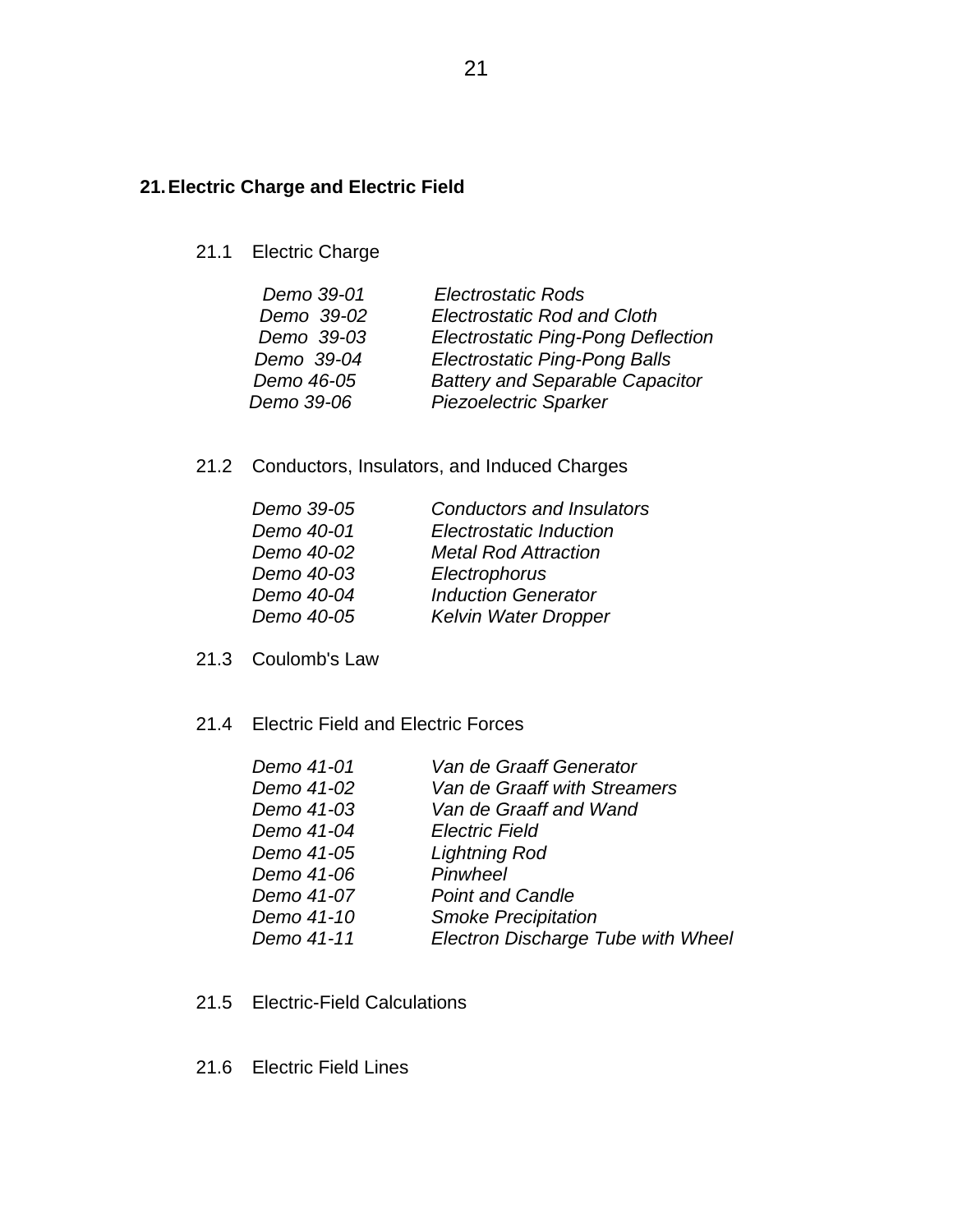| Demo 41-02 | Van de Graaff with Streamers |
|------------|------------------------------|
| Demo 41-03 | Van de Graaff and Wand       |
| Demo 41-04 | <b>Electric Field</b>        |

- 21.7 Electric Dipoles
	- *Demo 40-06 Wooden Needle*

### **22. Gauss' Law**

- 22.1 Electric Charge and Electric Flux
- 22.2 Calculating Electric Flux
- 22.3 Gauss' Law

| Demo 41-08 | <b>Faraday Cage</b> |
|------------|---------------------|
| Demo 41-09 | Faraday Ice Pail    |

22.4 Applications of Gauss' Law

 *Demo 56-11 Radio in Faraday Cage*

22.5 Charges of Conductors

 *Demo 41-01 Van de Graaff Generator*

#### **23. Electric Potential**

- 23.1 Electric Potential Energy
- 23.2 Electric Potential

| Demo 41-01 | Van de Graaff Generator |
|------------|-------------------------|
| Demo 45-02 | <b>Battery Effect</b>   |
| Demo 45-04 | Electrolysis            |
| Demo 45-05 | Electroplating          |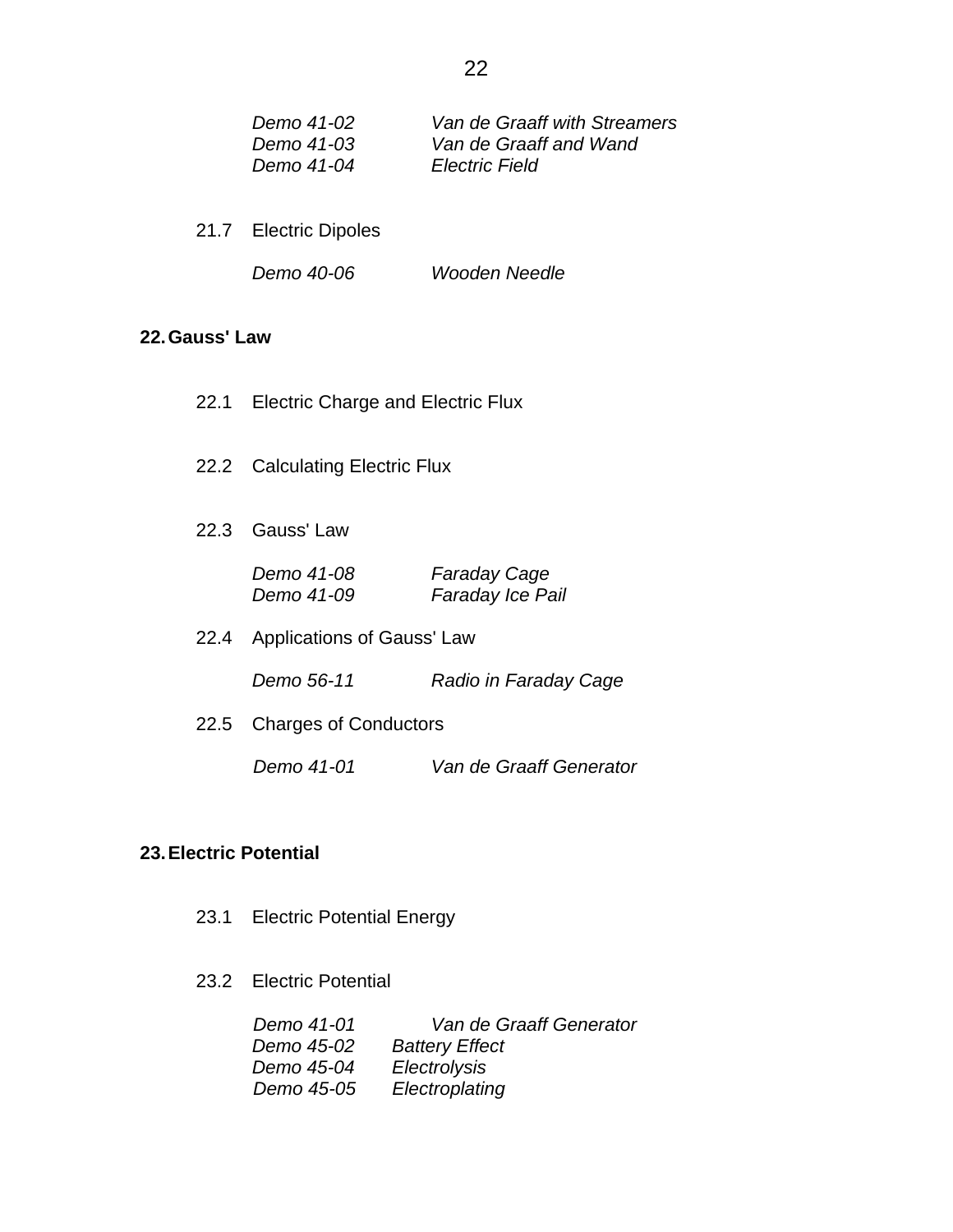### 23.3 Calculating Electric Potential

- 23.4 Equipotential Surfaces
- 23.5 Potential Gradient

### **24. Capacitance and Dielectrics**

24.1 Capacitors and Dielectrics

| Demo 46-01 | Leyden Jars on Toepler Holtz                |
|------------|---------------------------------------------|
| Demo 46-02 | <b>Parallel Plate Capacitor</b>             |
| Demo 46-04 | <b>Rotary Capacitor</b>                     |
| Demo 46-05 | <b>Battery and Separable Capacitor</b>      |
| Demo 46-09 | Grounded Leyden Jar                         |
| Demo 46-02 | <b>Parallel Plate Capacitor Dielectrics</b> |
| Demo 46-08 | <b>Dissectible Capacitor</b>                |

24.2 Capacitors in Series and Parallel

*Demo46-10: Series/Parallel Capacitors* 

24.3 Energy Storage in Capacitors and Electric-Field Energy

*Demo46-06: Exploding Capacitor* 

#### 24.4 Dielectrics

| <i>Demo 46-07:</i> | Force on a Dielectric                       |
|--------------------|---------------------------------------------|
| <i>Demo 46-02:</i> | <b>Parallel Plate Capacitor Dielectrics</b> |
| <i>Demo 46-08</i>  | <b>Dissectible Capacitor</b>                |

- 24.5 Molecular Model of Induced Charge
- 24.6 Gauss' Law in Dielectrics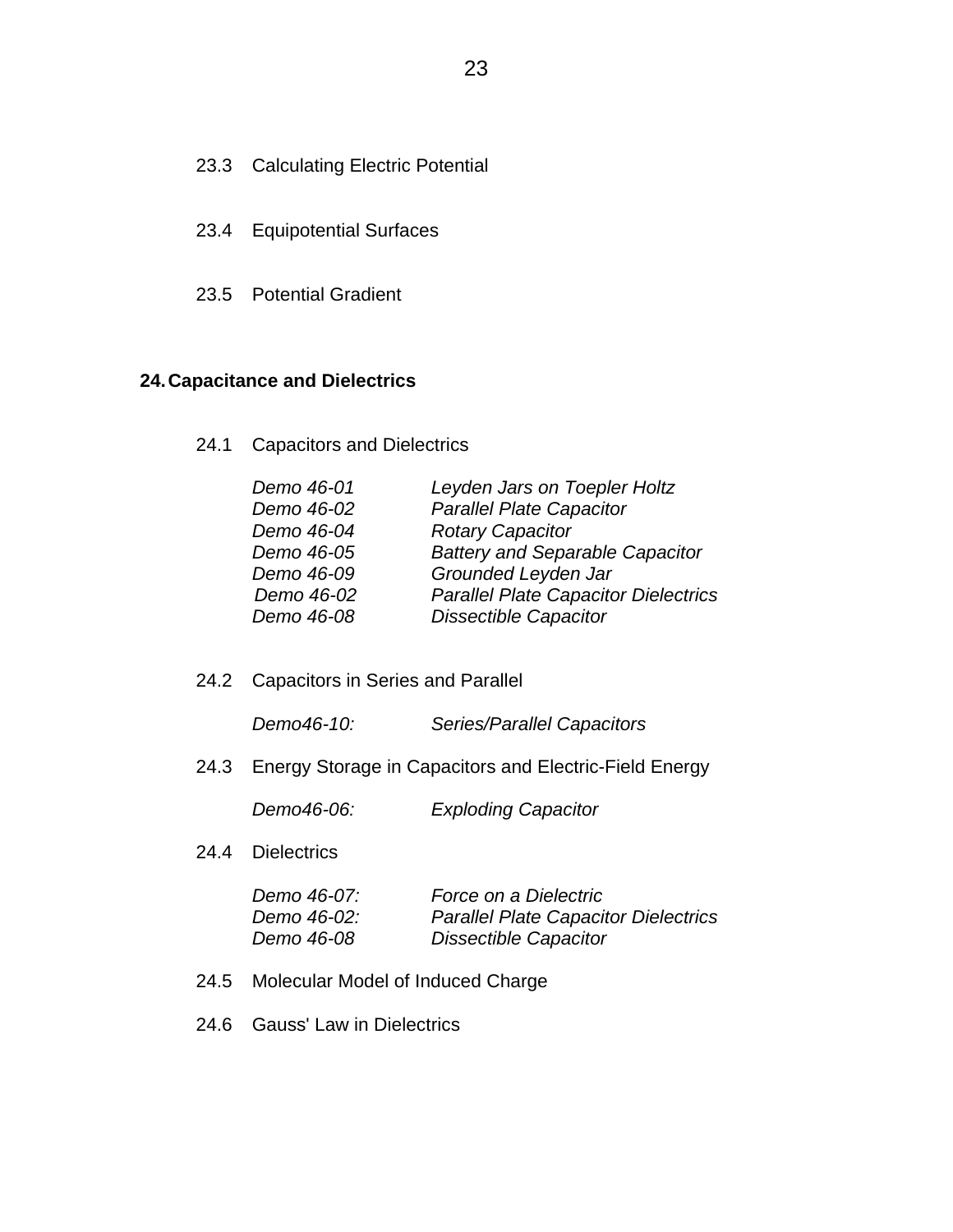## **25. Current, Resistance, and Electromotive Force**

25.1 Current

|      | Demo 42-05                                                                                                                                              | <b>Electron Motion Model</b>                                                                                                                                                                                               |
|------|---------------------------------------------------------------------------------------------------------------------------------------------------------|----------------------------------------------------------------------------------------------------------------------------------------------------------------------------------------------------------------------------|
|      | 25.2 Resistivity                                                                                                                                        |                                                                                                                                                                                                                            |
|      | <i>Demo 41-01</i><br><i>Demo 44-02</i>                                                                                                                  | <b>Neon Bulb Resistivity</b><br>Carbon and Tungsten Lamps                                                                                                                                                                  |
| 25.3 | Resistance                                                                                                                                              |                                                                                                                                                                                                                            |
|      | Demo 42-01<br><i>Demo 42-03</i><br>Demo 42-04<br><i>Demo 42-05</i><br><i>Demo 44-02:</i><br>Demo 45-01<br>Demo 44-03<br><i>Demo 44-04</i><br>Demo 44-05 | Resistance Wires<br><b>Heated Wire</b><br>Cooled Wire<br><b>Electron Motion Model</b><br>Carbon and Tungsten Lamps<br><b>Conductivity of Solutions</b><br>Diode<br><b>Rectifier Circuit</b><br><b>Transistor Amplifier</b> |

25.4 Electromotive Force and Circuits

 *Demo 42-02 Ohm's Law* 

25.5 Energy and Power in Electric Circuits

| <b>Voltage Drops in House Wires</b> |
|-------------------------------------|
|                                     |
|                                     |
|                                     |

25.6 Theory of Metallic Conduction

### **26. Direct-Current Circuits**

26.1 Resistors in Series and Parallel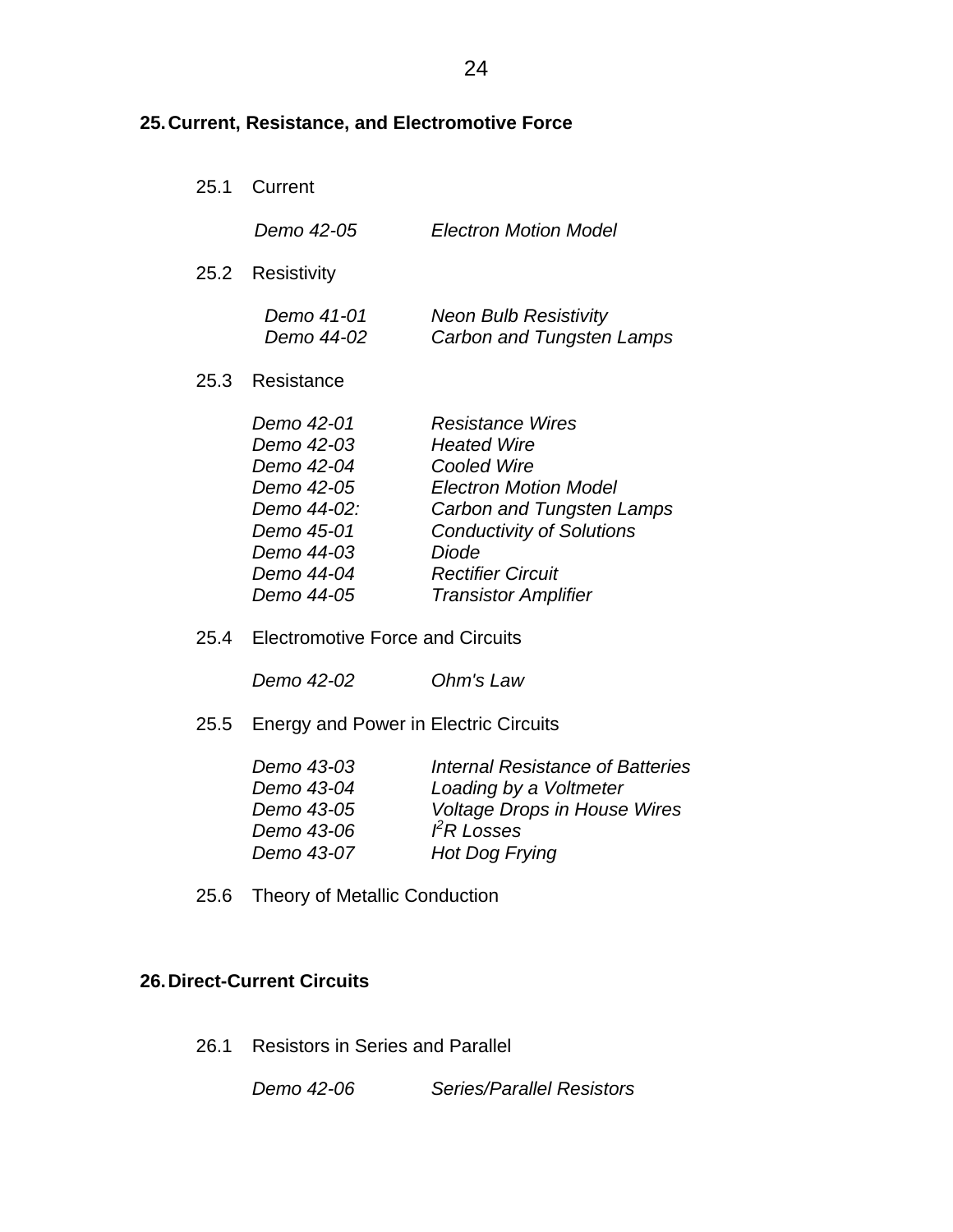| Demo 42-07 | Series/Parallel Light Bulbs |
|------------|-----------------------------|
|------------|-----------------------------|

26.2 Kirchhoff's Rules

| Demo 43-01 | <b>Voltage Drop Along Wire</b> |
|------------|--------------------------------|
| Demo 43-02 | Sum of IR Drops                |
| Demo 42-10 | <b>Conservation of Current</b> |

26.3 Electrical Measuring Instruments

| <i>Demo 42-08</i> | <b>Wheatstone Bridge</b>                     |
|-------------------|----------------------------------------------|
| <i>Demo 42-09</i> | <b>Galvanometer as Voltmeter and Ammeter</b> |

26.4 R-C Circuits

| Demo 46-11 | <b>RC Charging Curve</b>     |
|------------|------------------------------|
| Demo 46-12 | <b>Relaxation Oscillator</b> |

26.5 Power Distribution Systems: A Case Study in Circuit Analysis

## **27. Magnetic Field and Magnetic Forces**

27.1 Magnetism

| Demo 47-01  | <b>Magnetic Attraction/Repulsion</b> |
|-------------|--------------------------------------|
| Demo 47-02  | Lodestone                            |
| Demo 47-03  | Dip Needle                           |
| Demo 47-05  | <b>Broken Magnet</b>                 |
| Demo 48-05: | Large Electromagnet                  |
| Demo 48-06: | Electromagnet with 1.5-V Battery     |
| Demo 47-06  | <b>Lowest Energy Configuration</b>   |
|             |                                      |

27.2 Magnetic Field

| Demo 47-04 | <b>Magnetic Fields Around Bar Magnets</b> |
|------------|-------------------------------------------|
| Demo 48-03 | <b>Magnetic Fields Around Currents</b>    |
| Demo 48-08 | <b>Biot-Savart Law</b>                    |
| Demo 50-06 | <b>Ion Motor</b>                          |
| Demo 50-07 | <b>AC/DC Magnetic Contrast</b>            |
| Demo 50-08 | D'Arsonval Meter                          |

27.3 Magnetic Field Lines and Magnetic Flux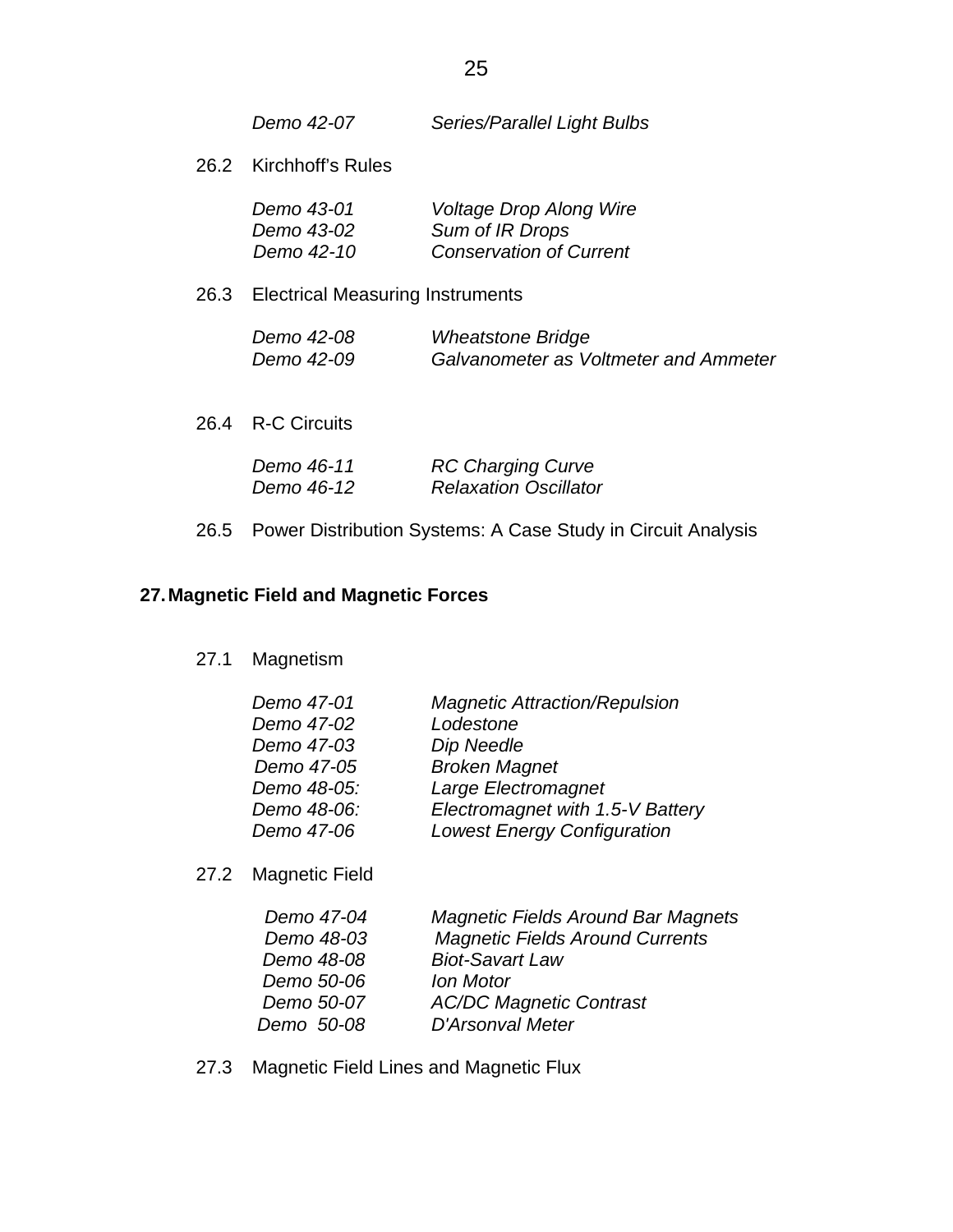27.4 Motion of Charged Particles in a Magnetic Field

| Demo 50-03        | Deflected Electron Beam |
|-------------------|-------------------------|
| Demo 50-04        | <b>Fine Beam Tube</b>   |
| <i>Demo 50-06</i> | Ion Motor               |

- 27.5 Applications of Motion of Charged Particles
- 27.6 Magnetic Force on a Current-Carrying Conductor

| <b>Jumping Wire</b>            |
|--------------------------------|
| <b>Ampere's Frame</b>          |
| <b>Barlow's Wheel</b>          |
| D'Arsonval Meter               |
| <b>AC/DC Magnetic Contrast</b> |
|                                |

27.7 Force and Torque on a Current Loop

| Demo 50-02 | Ampere's Frame   |
|------------|------------------|
| Demo 50-08 | D'Arsonval Meter |

27.8 The Direct-Current Motor

 *Demo 50-09: DC Motor* 

- 27.9 The Hall Effect
	- *Demo 50-10: Hall Effect*

### **28. Sources of Magnetic Field**

- 28.1 Magnetic Field of a Moving Charge
- 28.2 Magnetic Field of a Current Element

 *Demo 48-01 Right-Hand Rule* 

- 28.3 Magnetic Field of a Straight Current-Carrying Conductor  *Demo 48-03 Magnetic Fields Around Currents*
- 28.4 Force between Parallel Conductors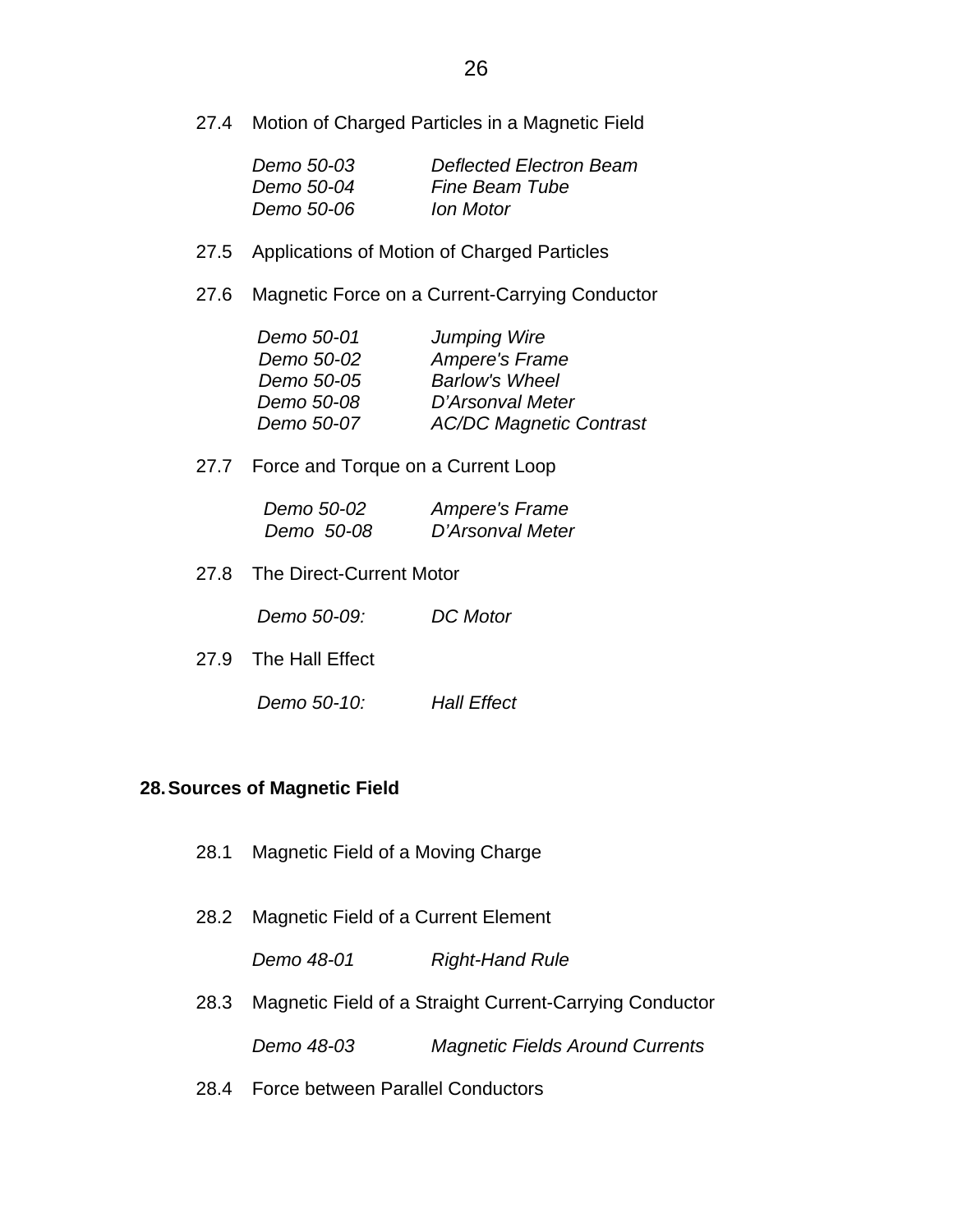*Demo 48-07: Pinch Wires* 

28.5 Magnetic Field of a Circular Current Loop

| Demo 48-02  | Oersted's Needle    |
|-------------|---------------------|
| Demo 48-04: | Solenoid Bar Magnet |

28.6 Ampere's Law

 *Demo 48-03 Magnetic Fields Around Currents* 

- 28.7 Applications of Ampere's Law
- 28.8 Magnetic Materials

| Demo 49-01  | <b>Magnetizing Iron by Contact</b> |
|-------------|------------------------------------|
| Demo 49-02: | <b>Magnetic Domain Model</b>       |
| Demo 49-03  | Magnetizing Iron                   |
| Demo 49-04  | Demagnetizing Iron by Hammering    |
| Demo 49-05  | <b>Barkhausen Effect</b>           |
| Demo 49-07: | <b>Permalloy in Earth's Field</b>  |
| Demo 49-08  | Paramagnetism and Diamagnetism     |
| Demo 49-09: | Dysprosium in Liquid Nitrogen      |
| Demo 49-10  | <b>Curie Nickel</b>                |
| Demo 49-11  | <b>Curie Temperature Wheel</b>     |

28.9 Displacement Current

### **29. Electromagnetic Induction**

29.1 Induction Experiments

| Demo 51-01 | <b>Wire and Magnet</b>          |
|------------|---------------------------------|
| Demo 51-02 | 10/20/40 Coils with Magnet      |
| Demo 51-07 | <b>Inductive Coil with Lamp</b> |
| Demo 51-08 | <b>Thomson's Flying Ring</b>    |
|            |                                 |
| Demo 52-04 | Electromagnetic Can Breaker     |
|            |                                 |

29.2 Faraday's Law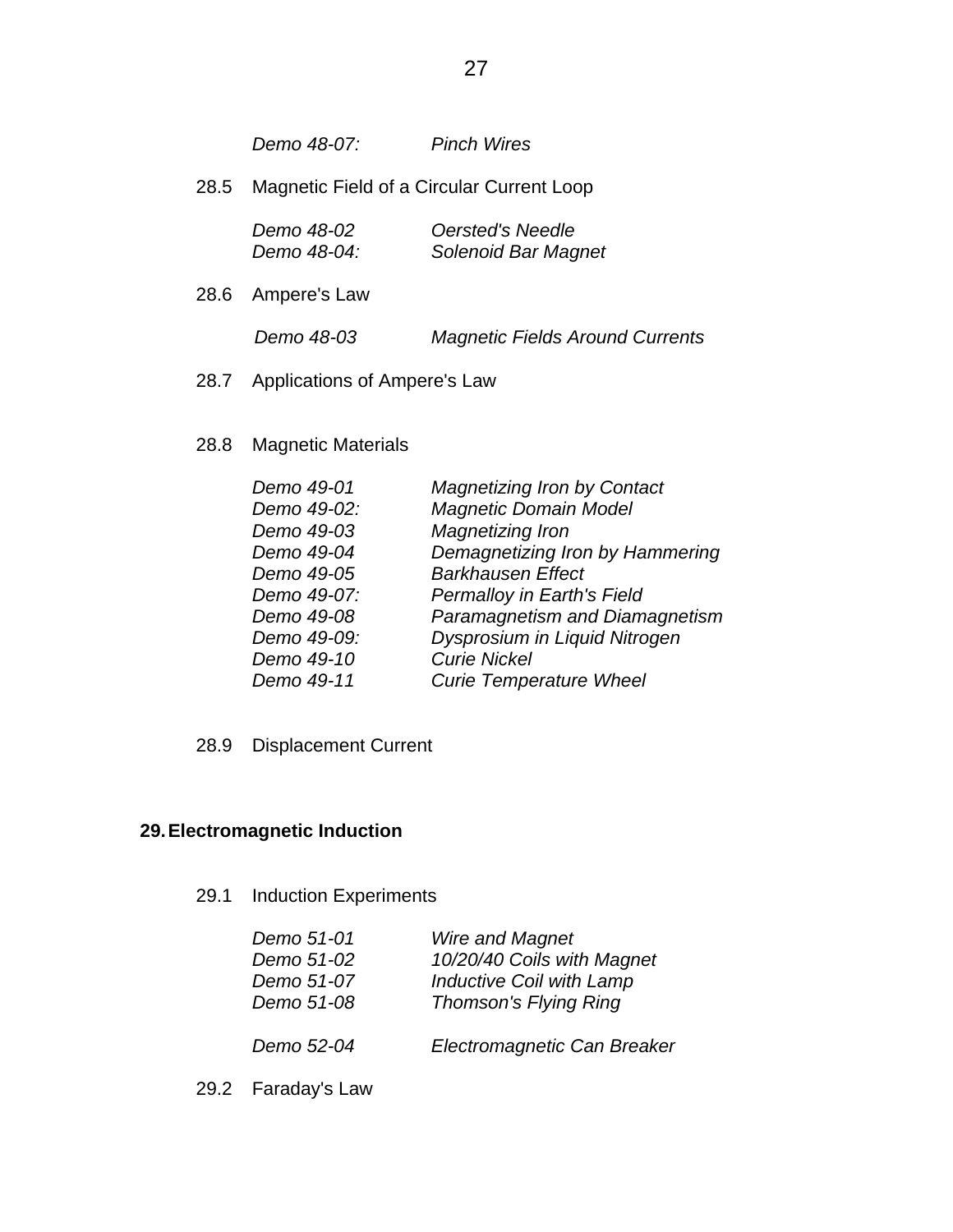| Demo 51-01 | <b>Wire and Magnet</b>         |
|------------|--------------------------------|
| Demo 51-02 | 10/20/40 Coils with Magnet     |
| Demo 51-03 | Earth Coil                     |
| Demo 51-05 | <b>AC/DC Generator</b>         |
| Demo 51-06 | <b>Current-Coupled Pendula</b> |

29.3 Lenz's Law

 *Demo 51-09 Faraday Repulsion Coil*

29.4 Motional Electromotive Force

 *Demo 51-04 Faraday Disc*

- 29.5 Induced Electric Fields
- 29.6 Eddy Currents

| Demo 52-01        | <b>Eddy Current Pendulum</b> |
|-------------------|------------------------------|
| <i>Demo 52-02</i> | Arago's Disc                 |
| Demo 52-03        | <b>Eddy Current Tubes</b>    |

- 29.7 Displacement Current and Maxwell's Equations
- 29.8 Superconductivity

 *Demo 37-01 Superconductors* 

#### **30. Inductance**

30.1 Mutual Inductance

| Demo 51-10 | Two Coils                                   |
|------------|---------------------------------------------|
| Demo 51-12 | <b>Vertical Primary and Secondary Coils</b> |
| Demo 54-01 | <b>Inductance Spark</b>                     |

30.2 Self-Inductance and Inductors

 *Demo 51-11 Induction Coil*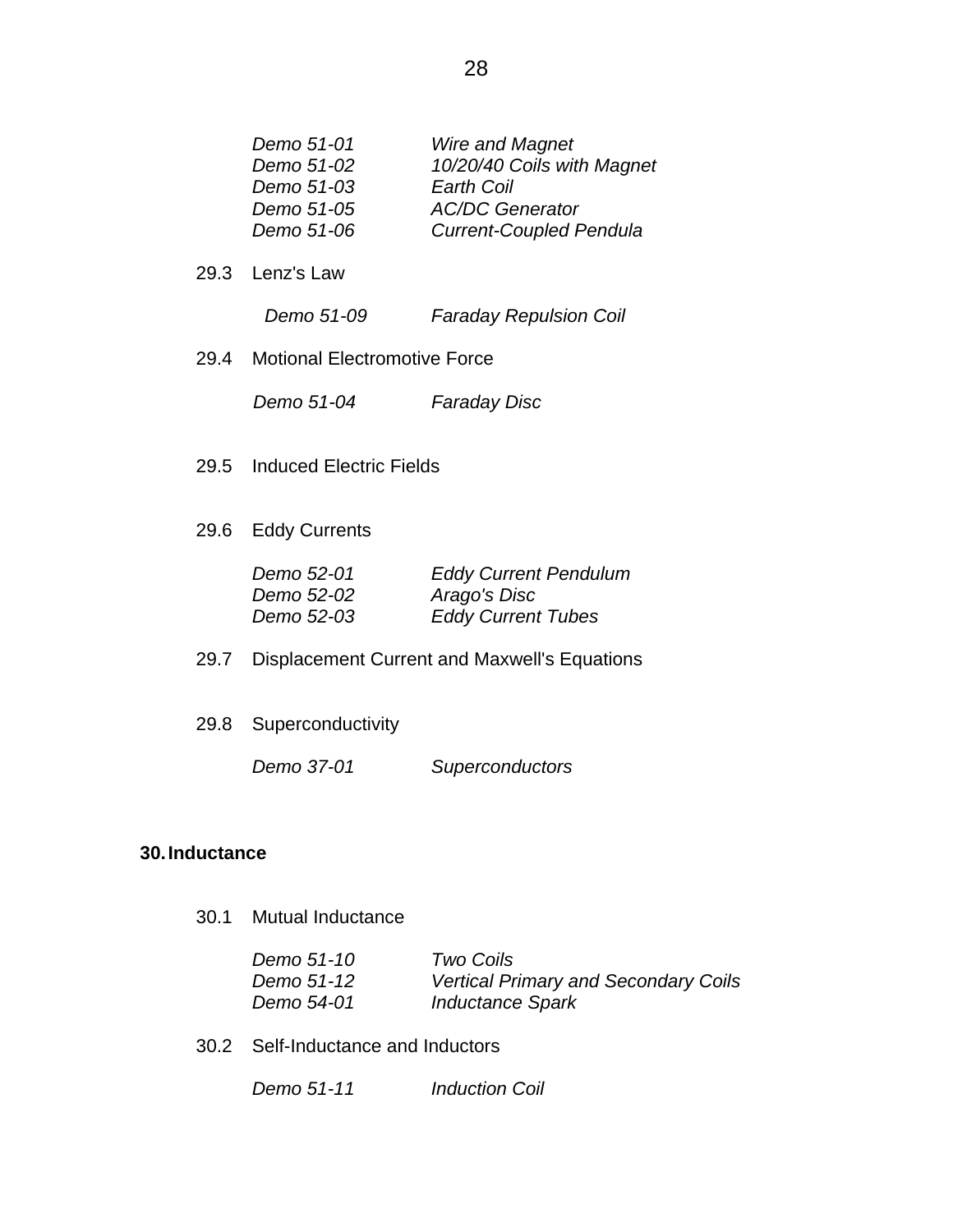|      | Demo 54-01                             | <b>Inductance Spark</b>                                     |
|------|----------------------------------------|-------------------------------------------------------------|
| 30.3 | Inductors and Magnetic-Field Energy    |                                                             |
|      | Demo 51-11<br>Demo 54-01               | <i>Induction Coil</i><br><b>Inductance Spark</b>            |
| 30.4 | The R-L Circuit                        |                                                             |
|      | <i>Demo 54-02</i><br><i>Demo 54-03</i> | Inductor with Lamp on AC<br>Lamps in Parallel with Solenoid |

30.5 The L-C Circuit

30.6 The L-R-C Circuit

| Demo 55-01 | <b>Driven LRC Circuit</b> |
|------------|---------------------------|
| Demo 55-02 | <b>Damped LRC Circuit</b> |
| Demo 55-03 | Tesla Coil                |

### **31. Alternating Current**

|  | 31.1 Phasors and Alternating Currents |  |
|--|---------------------------------------|--|
|--|---------------------------------------|--|

31.2 Resistance and Reactance

 *Demo 54-02 Inductor with Lamp on AC*

31.3 The L-R-C Series Circuit

| Demo 55-01        | <b>Driven LRC Circuit</b>     |
|-------------------|-------------------------------|
| Demo 55-02        | <b>Damped LRC Oscillation</b> |
| <i>Demo 55-03</i> | Tesla Coil                    |

31.4 Power in Alternating-Current Circuits

| Demo 43-05 | <b>Voltage Drops in House Wires</b> |
|------------|-------------------------------------|
| Demo 43-06 | FR Losses                           |

31.5 Resonance in Alternating-Current Circuits

 *Demo 55-01 Driven LRC Circuit*

31.6 Transformers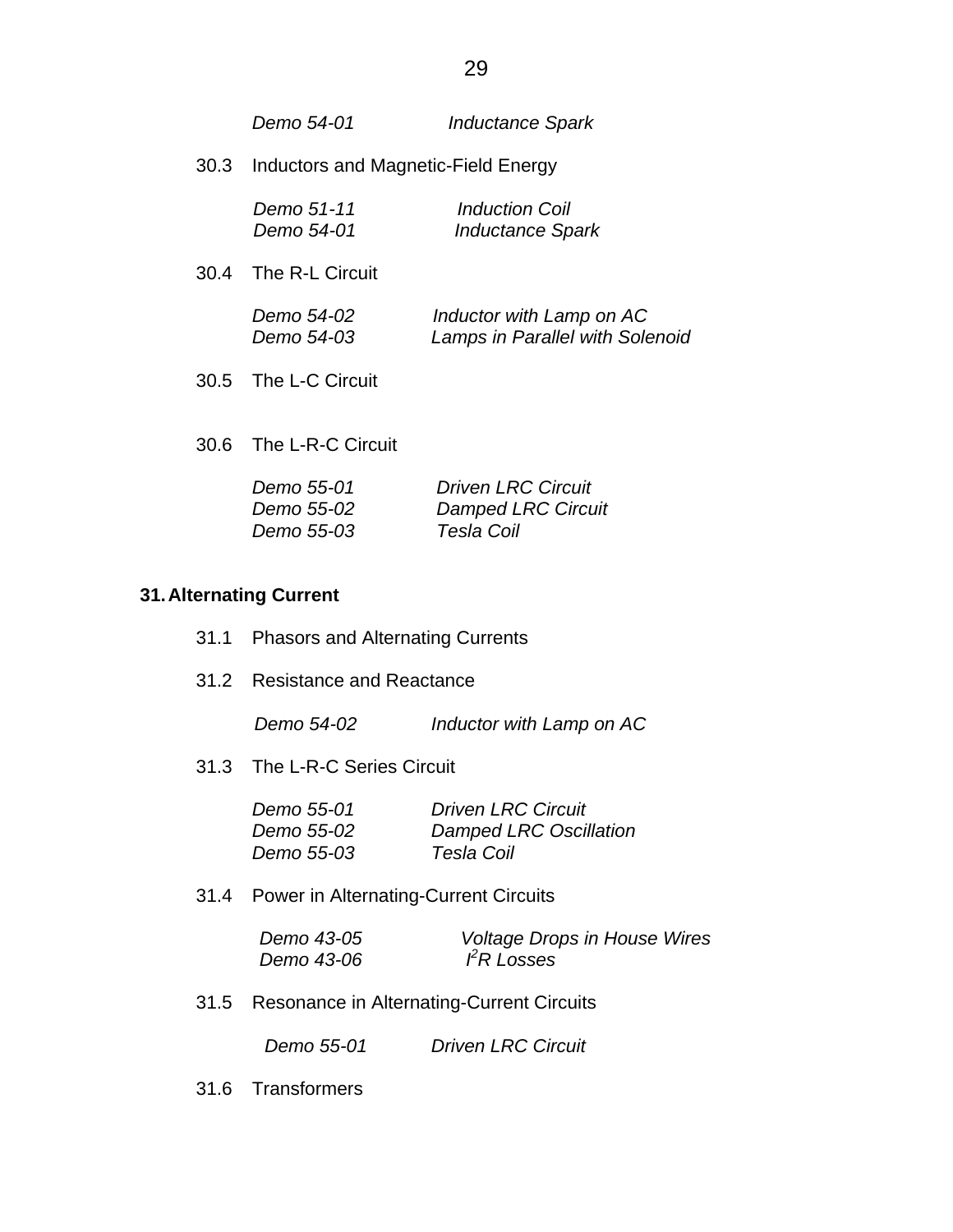| Demo 51-13 | <b>Transformers</b>          |
|------------|------------------------------|
| Demo 53-01 | <b>Hysteresis Curve</b>      |
| Demo 53-02 | <b>Hysteresis Waste Heat</b> |
| Demo 55-03 | Tesla Coil                   |

### **32. Electromagnetic Waves**

- 32.1 Maxwell's Equations and Electromagnetic Waves
- 32.2 Plane Electromagnetic Waves and the Speed of Light
- 32.3 Sinusoidal Electromagnetic Waves
- 32.4 Energy and Momentum in Electromagnetic Waves
- 32.5 Standing Electromagnetic Waves

| Demo 56-07 | <b>Lecher Wires</b>             |
|------------|---------------------------------|
| Demo 56-09 | <b>Microwave Standing Waves</b> |

32.6 The Electromagnetic Spectrum

| Demo 63-01 | <b>Infrared in Spectrum</b>     |
|------------|---------------------------------|
| Demo 63-02 | <b>Colors in Spectral Light</b> |
| Demo 63-03 | <b>Rainbow Disc</b>             |
| Demo 56-05 | <b>Radio Waves</b>              |
| Demo 56-08 | Microwave Unit                  |
| Demo 56-10 | <b>Microwave Absorption</b>     |
| Demo 63-04 | <b>Newton's Color disc</b>      |
| Demo 63-05 | <b>Additive Color Mixing</b>    |

### **33.** The **Nature and Propagation of Light**

33.1 The Nature of Light

| Demo 56-01 | Light in a Vacuum                |
|------------|----------------------------------|
| Demo 56-02 | <b>Straight Line Propagation</b> |
| Demo 56-03 | Pinhole Camera                   |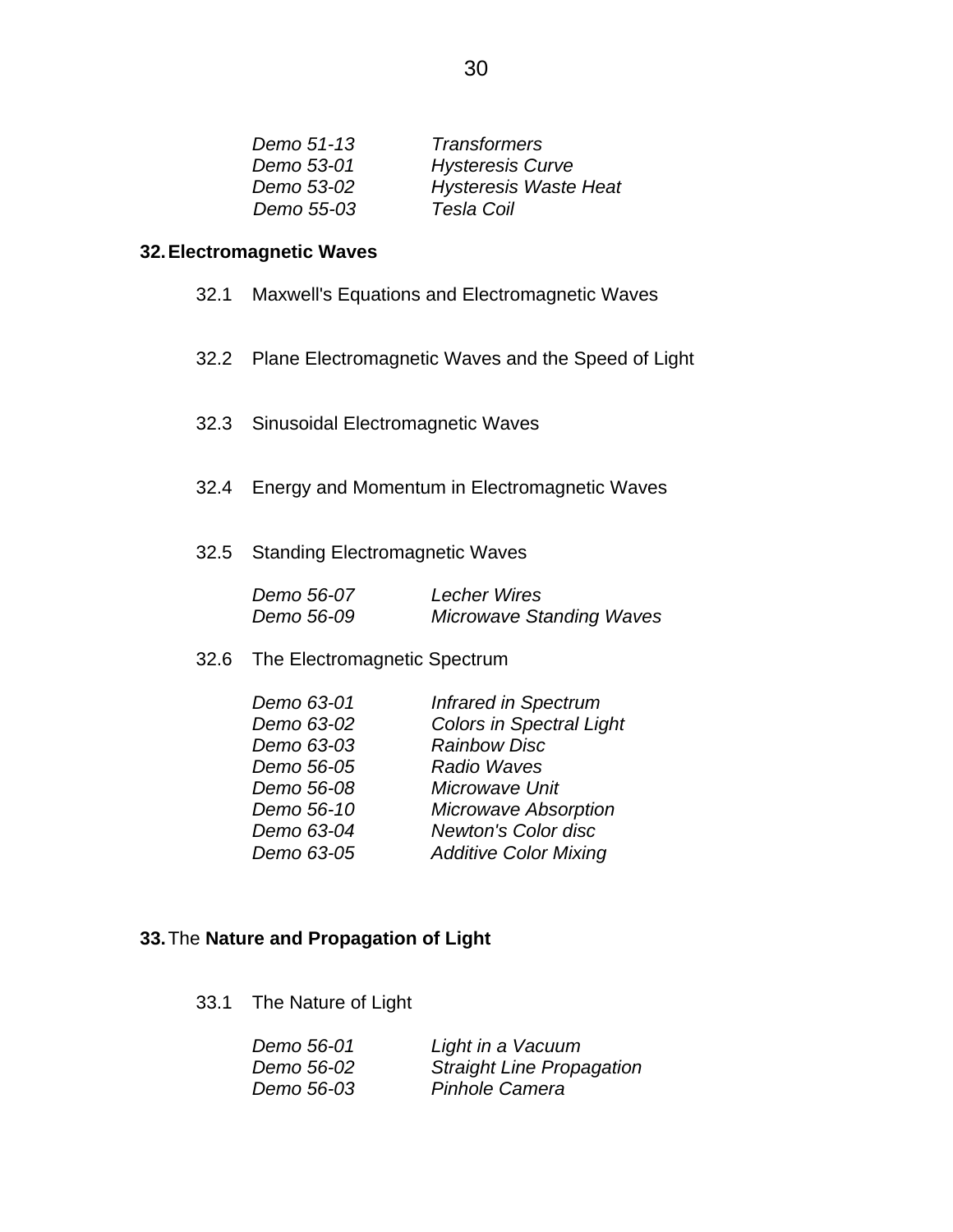| Demo 56-04 | <b>Inverse Square Law</b> |
|------------|---------------------------|
| Demo 56-06 | Impossible Triangle       |

33.2 Reflection and Refraction

| Demo 21-12        | <b>Refraction of Water Waves</b>                |
|-------------------|-------------------------------------------------|
| Demo 59-01        | <b>Reflection/Refraction from Plastic Block</b> |
| Demo 59-02        | <b>Small Refraction Tank</b>                    |
| <i>Demo 59-05</i> | Disappearing Eye Dropper                        |

### 33.3 Total Internal Reflection

| <b>Critical Angle/Total Internal Reflection</b> |
|-------------------------------------------------|
| <b>Silver Soot Ball</b>                         |
| <b>Light Pipes</b>                              |
| <b>Optical Paths in Fibers</b>                  |
| Laser Waterfall                                 |
|                                                 |

33.4 Dispersion

| Demo 59-03 | <b>Acrylic/Lead Glass Refraction</b> |
|------------|--------------------------------------|
| Demo 59-04 | <b>Three Different Prisms</b>        |

33.5 Polarization

| Demo 64-01 | <b>Polaroid Sheets Crossed and Uncrossed</b> |
|------------|----------------------------------------------|
| Demo 64-02 | Polaroids Cut at 45 Degrees                  |
| Demo 64-03 | <b>Rotation by Polarizing Filter</b>         |
| Demo 64-05 | <b>Microwave Polarization</b>                |
| Demo 64-04 | <b>Polarization by Reflection</b>            |
| Demo 64-06 | <b>Polarization by Double Reflection</b>     |
| Demo 65-03 | <b>Optical Activity in Cellophane Tape</b>   |
| Demo 65-02 | <b>Polarized Lion</b>                        |
| Demo 65-03 | <b>Optical Activity in Corn Syrup</b>        |
| Demo 65-04 | Polage                                       |
| Demo 65-05 | <b>Photoelastic Stress Figures</b>           |
| Demo 65-07 | Quarter Wave Plate                           |
| Demo 65-08 | <b>Double Refraction in Calcite</b>          |
| Demo 65-09 | <b>Liquid Crystal Sheets</b>                 |
|            |                                              |

33.6 Scattering of Light

| Demo 64-07 | <b>Polarization by Scattering</b> |
|------------|-----------------------------------|
| Demo 64-08 | <b>Artificial Sunset</b>          |
| Demo 65-06 | <b>Barbershop Sugar Tube</b>      |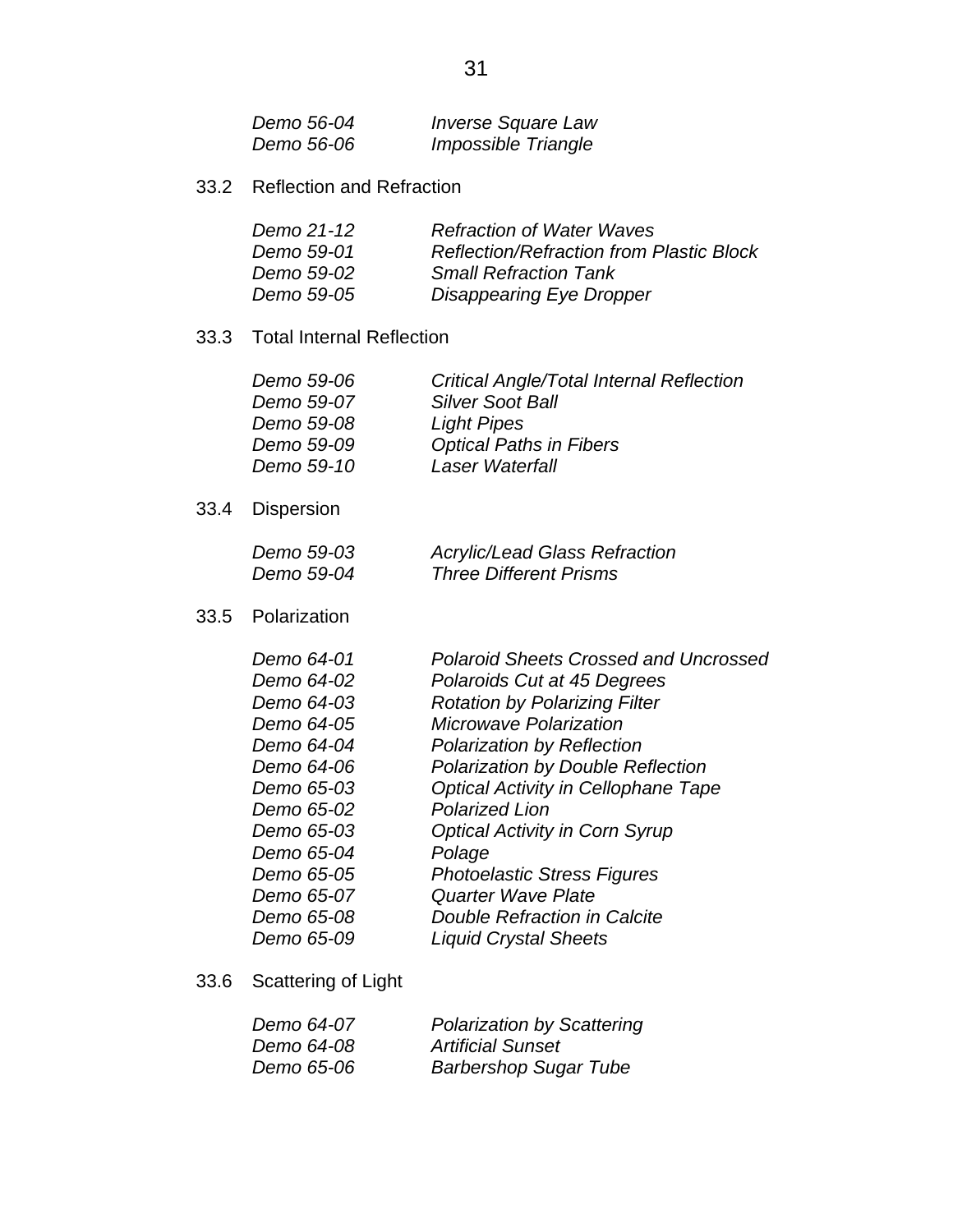33.7 Huygens' Principle

## **34. Geometric Optics and Optical Instruments**

34.1 Reflection and Refraction at a Plane Surface

| <b>Microwave Reflection</b>        |
|------------------------------------|
| <b>Diffuse/Specular Reflection</b> |
| Angles of Incidence and Reflection |
| Location of Image                  |
| Parity Reversal in a Mirror        |
| <b>Hinged Mirrors</b>              |
| <b>Corner Reflector</b>            |
| <b>Barbershop Mirrors</b>          |
| <b>Mirror Box</b>                  |
|                                    |

34.2 Reflection at a Spherical Surface

| Demo 58-01 | <b>Concave and Convex Mirrors</b> |
|------------|-----------------------------------|
| Demo 58-02 | Spherical Aberration in a Mirror  |
| Demo 58-03 | Energy at a Focal Point           |
| Demo 58-04 | <b>Heat Focusing</b>              |
| Demo 58-05 | Large Concave Mirror              |
| Demo 60-01 | <b>Real Image Formation</b>       |

- 34.3 Refraction at a Spherical Surface
- 34.4 Thin Lenses

| Demo 60-02 | Lens Magnification             |
|------------|--------------------------------|
| Demo 60-03 | <b>Ray Tracing with Lenses</b> |
| Demo 60-04 | <b>Fresnel Lenses</b>          |
| Demo 60-05 | <b>Fillable Air Lenses</b>     |
| Demo 60-06 | <b>Spherical Aberration</b>    |
| Demo 60-07 | <b>Chromatic Aberration</b>    |
| Demo 60-08 | Astigmatism                    |
| Demo 60-09 | <b>Off Axis Distortion</b>     |
|            |                                |

- 34.5 Camera
- 34.6 The Eye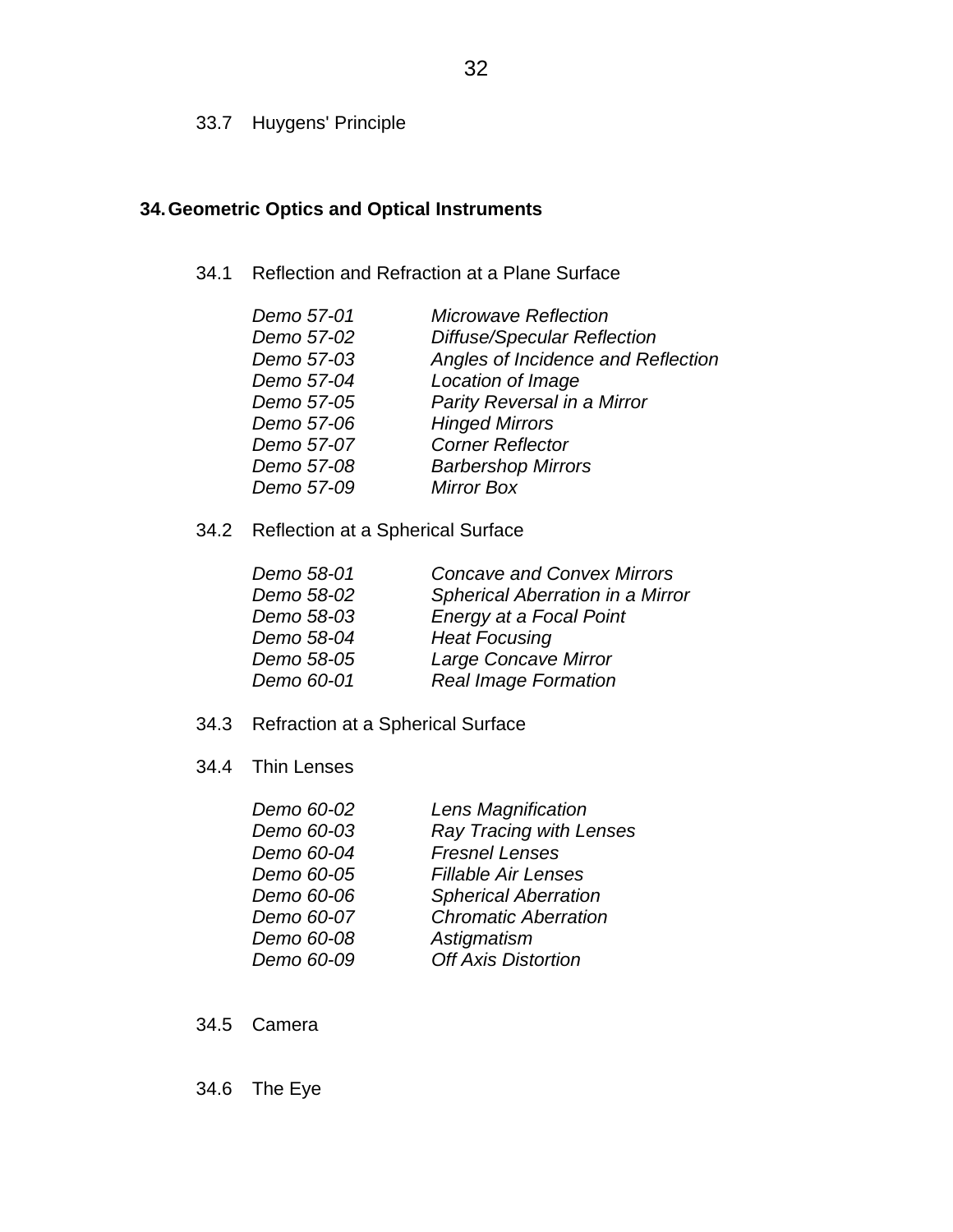### 34.7 The Magnifier

34.8 Microscopes and Telescopes

#### **35. Interference**

- 35.1 Interference and Coherent Sources
- 35.2 Two-Source Interference of Light

| Demo 62-01 | Microwave Double Slit Interference |
|------------|------------------------------------|
| Demo 62-02 | Double Slit Interference           |

- 35.3 Intensity in Interference Patterns
- 35.4 Interference in Thin Films

| Demo 62-05 | <b>Glass Plates in Sodium Light</b> |
|------------|-------------------------------------|
| Demo 62-06 | <b>Newton's Rings</b>               |
| Demo 62-07 | <b>Interference Filters</b>         |
| Demo 62-08 | <b>Pohl's Mica Sheet</b>            |
| Demo 62-09 | Soap Film Interference              |
|            |                                     |

35.5 The Michelson Interferometer

| Demo 62-10 | Microwave Interferometer                  |
|------------|-------------------------------------------|
| Demo 62-11 | Michelson Interferometer with White Light |

### **36. Diffraction**

36.1 Fresnel and Fraunhofer Diffraction

| Demo 61-05 | <b>Poisson's Bright Spot</b>  |
|------------|-------------------------------|
| Demo 61-06 | Shadow of a Needle            |
| Demo 61-07 | <b>Pin Hole Diffraction</b>   |
| Demo 61-08 | <b>Knife Edge Diffraction</b> |

36.2 Diffraction from a Single Slit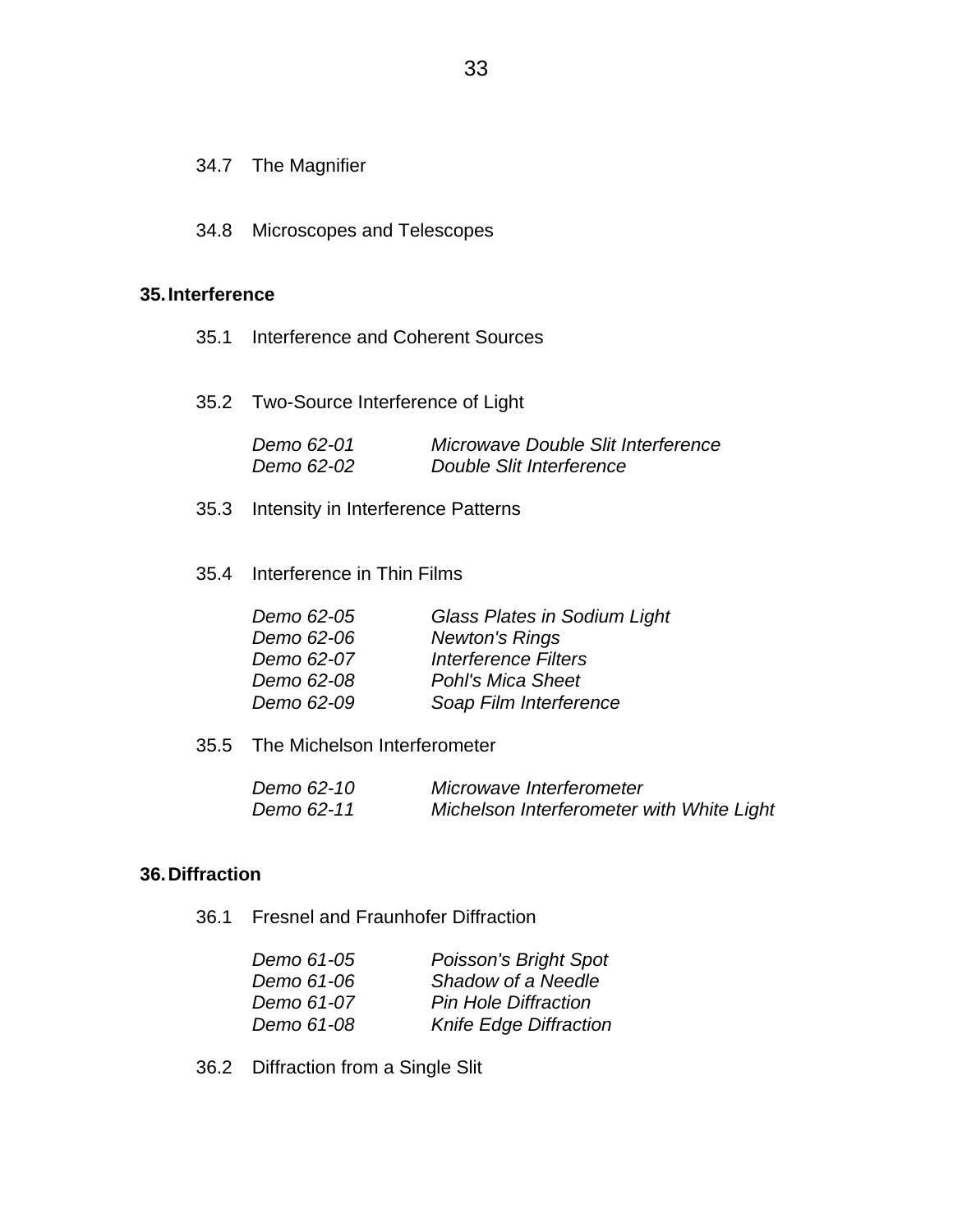| Single Slit diffraction of Water Waves          |
|-------------------------------------------------|
| <b>Microwave Diffraction</b>                    |
| <b>Single Slit Diffraction</b>                  |
| <b>Single Slit Diffraction (Cornell Slides)</b> |
| Thin Wire Diffraction                           |
|                                                 |

- 36.3 Intensity in the Single-Slit Pattern
- 36.4 Multiple Slits

 *Demo 62-03 Multiple Slit Interference* 

36.5 The Diffraction Grating

 *Demo 62-04 Interference Gratings* 

- 36.6 X-Ray Diffraction
- 36.7 Circular Apertures and Resolving Power
	- *Demo 61-09 Resolving Power*
- 36.8 Holography
	- *Demo 62-12 Holograms*

#### **37. Relativity**

- 37.1 Invariance of Physical Laws
- 37.2 Relativity of Simultaneity
- 37.3 Relativity of Time Intervals
- 37.4 Relativity of Length
- 37.5 The Lorentz Transformation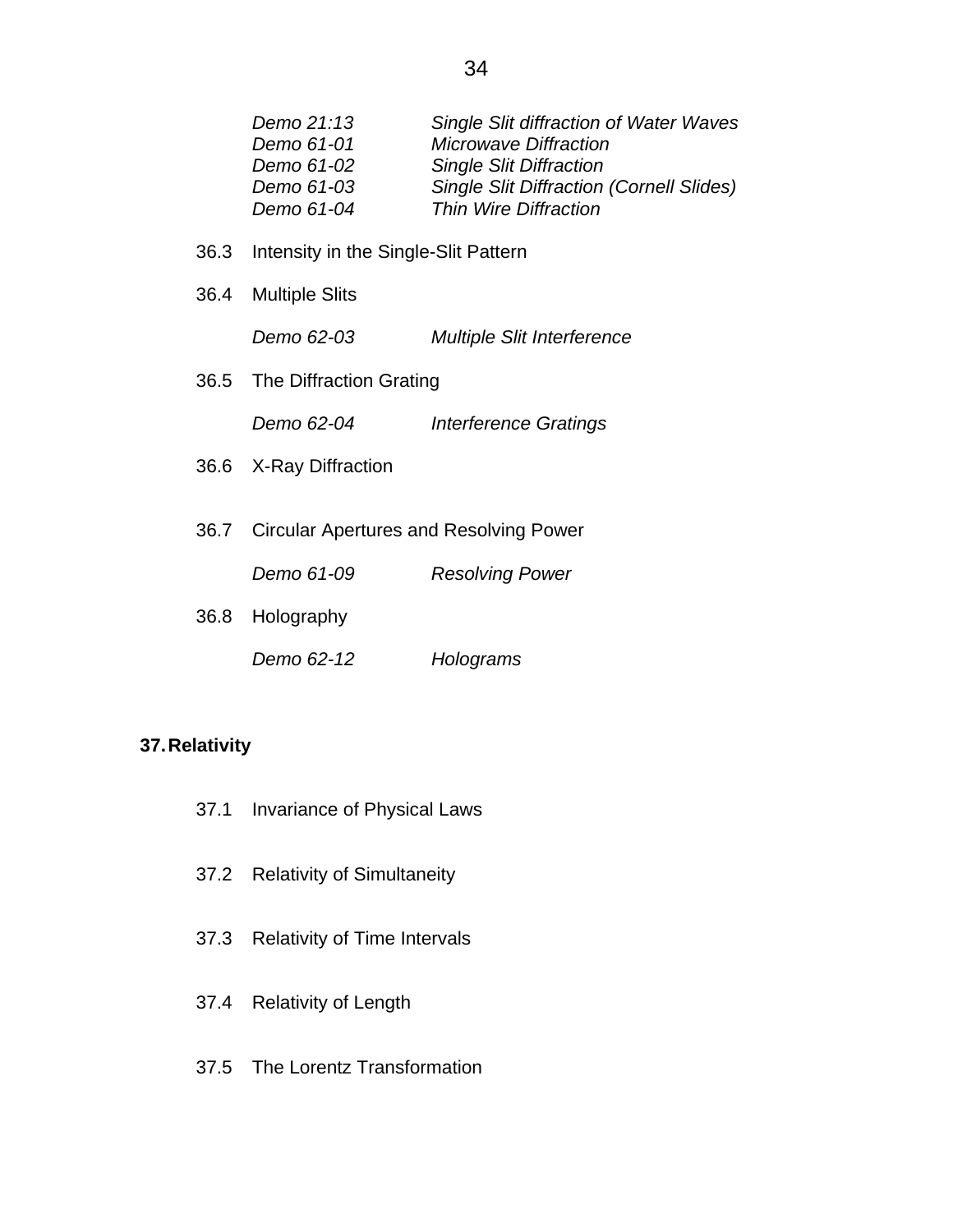- 37.6 Spacetime Diagrams
- 37.7 The Doppler Effect for Electromagnetic Waves
- 37.8 Relativistic Momentum
- 37.9 Relativistic Work and Energy

### **38 Photons, Electrons, and Atoms**

38.1 Emission and Absorption of Light

| Demo 66-01        | Radiation Spectrum of a Hot Object  |
|-------------------|-------------------------------------|
| <i>Demo 66-02</i> | <b>Photoelectric Effect in Zinc</b> |
| <i>Demo 66-08</i> | <b>Bichsel Boxes</b>                |

38.2 The Photoelectric Effect

| Demo 66-04 | Solar Cells                         |
|------------|-------------------------------------|
| Demo 66-02 | <b>Photoelectric Effect in Zinc</b> |

38.3 Atomic Line Spectra and Energy Levels

| Demo 67-01  | <b>Emission Spectra</b>                   |
|-------------|-------------------------------------------|
| Demo 67-02  | Spectral Absorption by Sodium Vapor       |
| Demo 67-07  | <b>Flame Salts</b>                        |
| Demo 67-03  | <b>Thermionic Emission</b>                |
| Demo 67-04  | <b>Electron Discharge Tube with Cross</b> |
| Demo 67-05  | Discharge Tube with Vacuum Pump           |
| Demo 67-09  | <b>Triboluminescence</b>                  |
| Demo 67-10  | Luminescence                              |
| Demo 67-11  | Fluorescence                              |
| Demo 67-12  | <b>Franck-Hertz Effect</b>                |
| Demo 45-03  | <b>Pickle Frying</b>                      |
| Demo 67-06: | Plasma Tube                               |

38.4 The Nuclear Atom

| Demo 68-01 | <b>Rutherford Scattering</b> |
|------------|------------------------------|
| Demo 68-02 | <b>Nuclear Shielding</b>     |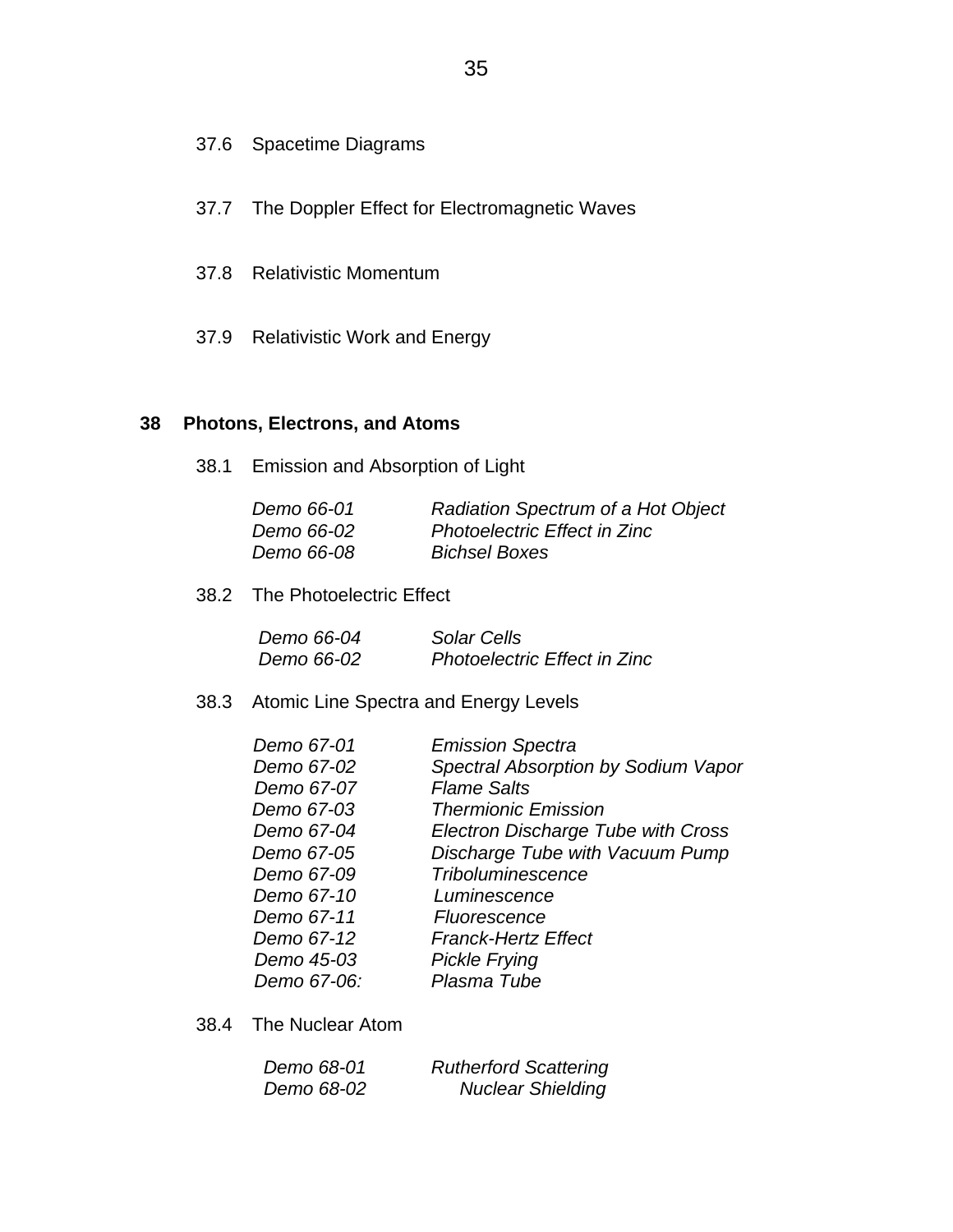| Demo 68-03 | <b>Mousetrap Chain Reaction</b> |
|------------|---------------------------------|
| Demo 68-04 | <i>Half-Life</i>                |
| Demo 68-05 | Cosmic Rays                     |

- 38.5 The Bohr Model
- 38.6 The Laser
- 38.7 X-Ray Production and Scattering

 *Demo 66-03 X-Ray Ionization* 

38.8 Continuous Spectra

| Demo 66-01        | Radiation Spectrum of a Hot Object |
|-------------------|------------------------------------|
| <i>Demo 66-08</i> | <b>Bichsel Boxes</b>               |

38.9 Wave-Particle Duality

| Demo 66-05        | <b>Microwave Barrier Penetration</b> |
|-------------------|--------------------------------------|
| <i>Demo 66-06</i> | <b>Electron Diffraction</b>          |
| Demo 66-07        | Millikan Oil Drop                    |

### **39** T**he Wave Nature of Particles**

- 39.1 De Broglie Waves
- 39.2 Electron Diffraction

 *Demo 66-06 Electron Diffraction* 

39.3 Probability and Uncertainty

*Demo 36-12 Gaussian Curve* 

39.4 Wave Functions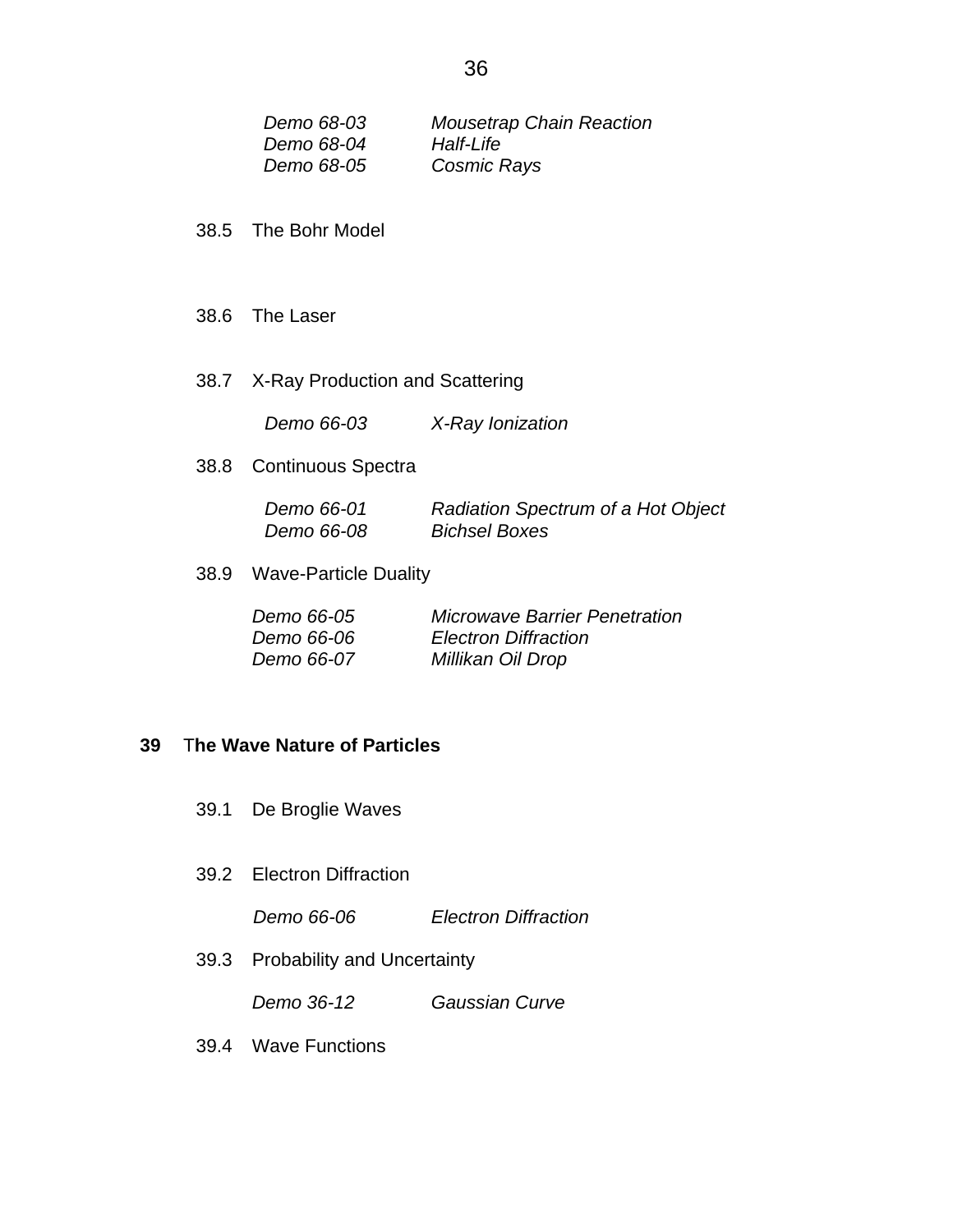- 40 Quantum Mechanics
	- 40.1 Particle in a Box
	- 40.2 Potential Wells
	- 40.3 Potential Barriers and Tunneling

 *Demo 66-05 Microwave Barrier Penetration* 

- 40.4 The Harmonic Oscillator
- 40.5 Three-Dimensional Problems

#### **41 Atomic Structure**

- 41.1 The Hydrogen Atom
- 41.2 The Zeeman Effect
- 41.3 Electron Spin
- 41.4 Many-Electron Atoms and the Exclusion Principle
- 41.5 X-Ray Spectra
	- *Demo 66-03 X-Ray Ionization*
- 42 Molecules and Condensed Matter
	- 42.1 Types of Molecular Bonds
	- 42.2 Molecular Spectra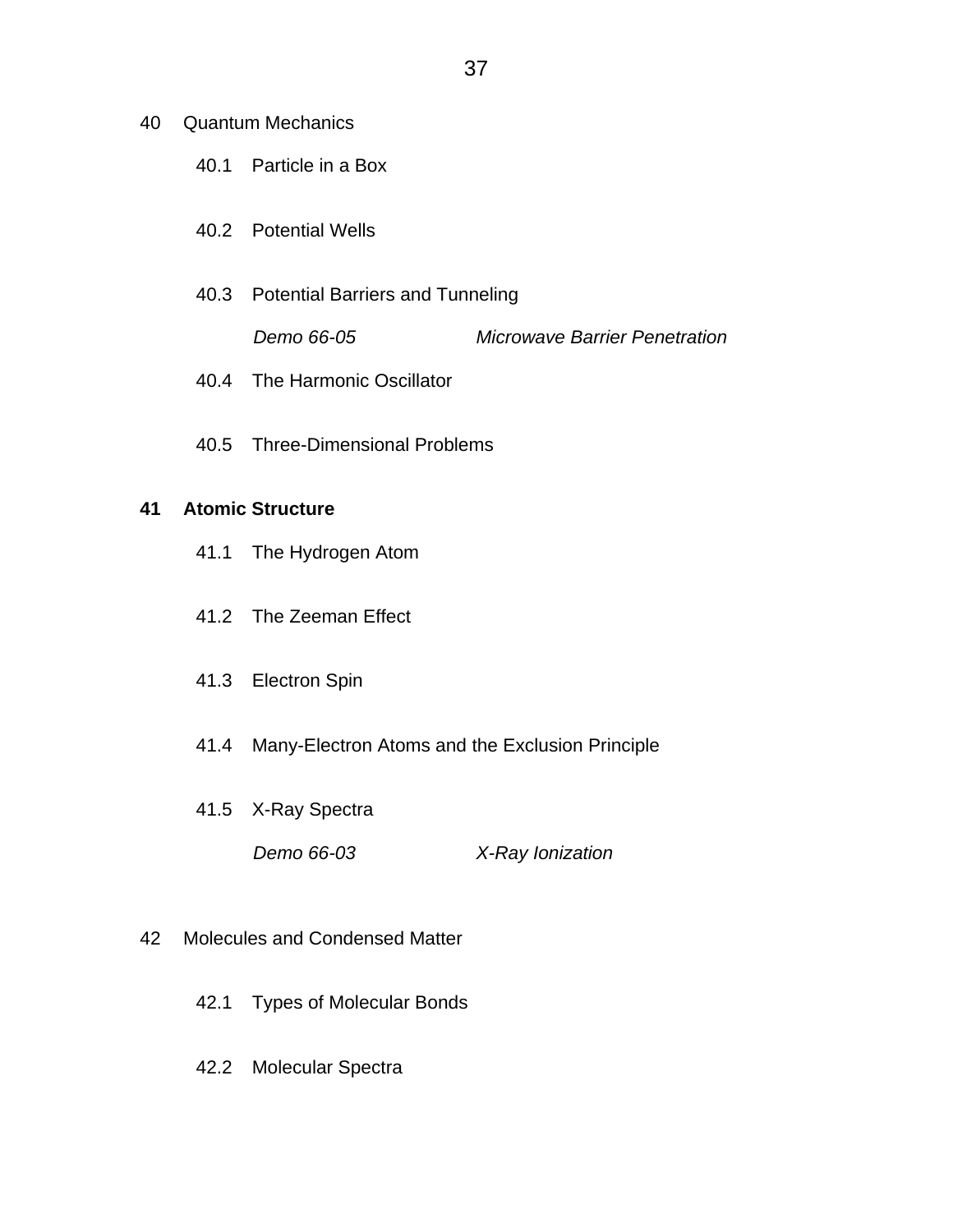42.3 Structure of Solids

| Demo 37-02 | <b>Crystal Models</b>     |
|------------|---------------------------|
| Demo 37-03 | <b>Faults in Crystals</b> |

42.4 Energy Bands

| Demo 38-01 | <b>Thermistor</b>               |
|------------|---------------------------------|
| Demo 38-02 | <b>Thermoelectric Magnet</b>    |
| Demo 38-03 | <b>Thermoelectric Heat Pump</b> |
| Demo 38-04 | Thermocouple                    |

42.5 Free-Electron Model of Metals

 *Demo 42-05 Electron Motion Model* 

42.6 Semiconductors

 *Demo 44-03 Diode* 

42.7 Semiconductor Devices

| Demo 44-04 | <b>Rectifier Circuit</b>    |
|------------|-----------------------------|
| Demo 44-05 | <b>Transistor Amplifier</b> |

42.8 Superconductivity

 *Demo 37-01 Superconductor* 

### **43 Nuclear Physics**

- 43.1 Properties of Nuclei
- 43.2 Nuclear Binding and Nuclear Structure

 *Demo 68-01 Rutherford Scattering* 

43.3 Nuclear Stability and Radioactivity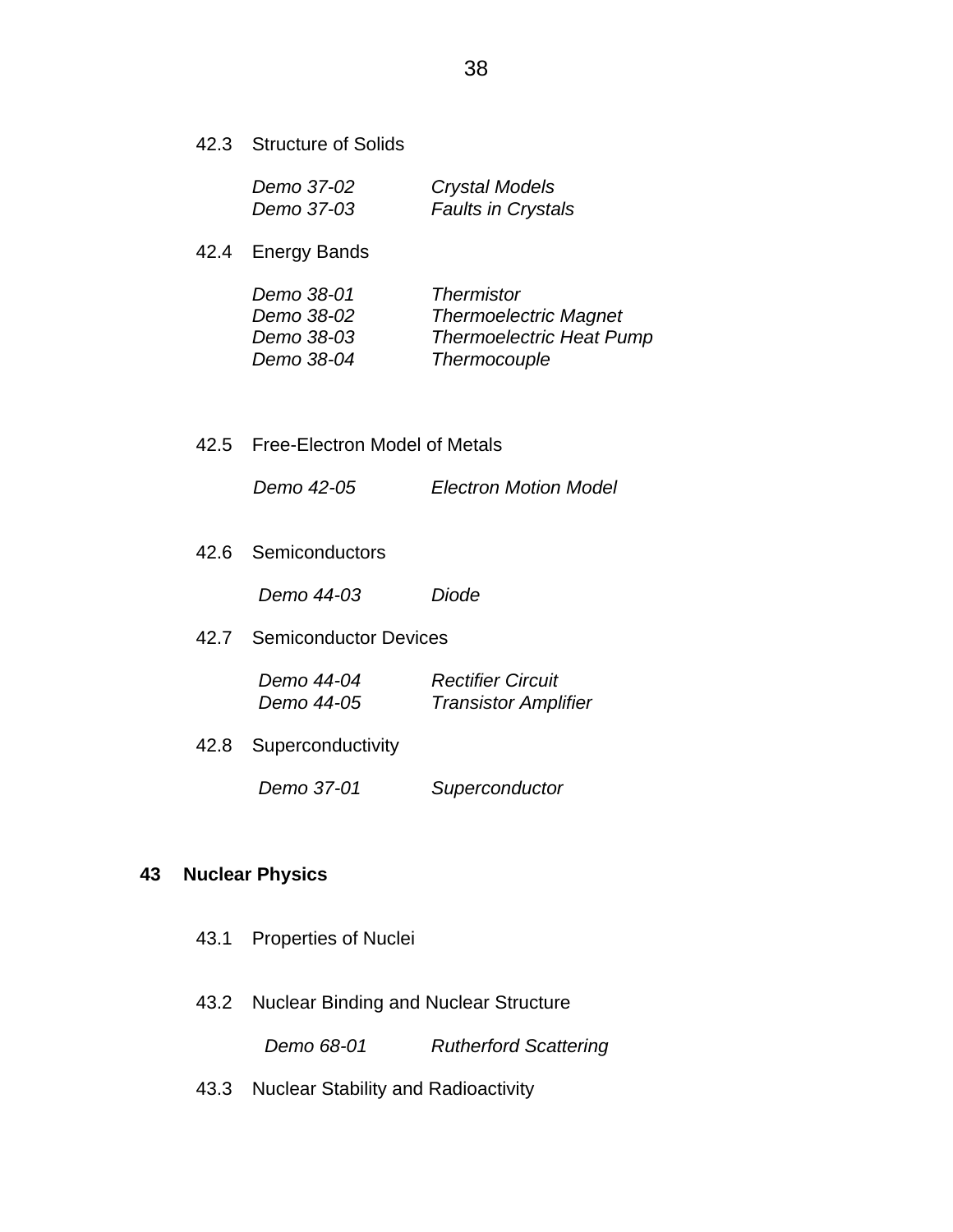| Demo 68-02 | <b>Nuclear Shielding</b>        |
|------------|---------------------------------|
| Demo 68-03 | <b>Mousetrap Chain Reaction</b> |
| Demo 68-05 | Cosmic Rays                     |

43.4 Activities and Half-Lives

 *Demo 68-04 Half-Life* 

- 43.5 Biological Effects of Radiation
- 43.6 Nuclear Reactions

| Demo 68-02 | <b>Nuclear Shielding</b>        |
|------------|---------------------------------|
| Demo 68-03 | <b>Mousetrap Chain Reaction</b> |
| Demo 68-05 | Cosmic Rays                     |

43.7 Nuclear Fission

 *Demo 68-03 Mousetrap Chain Reaction* 

43.8 Nuclear Fusion

### **44 Particle Physics and Cosmology**

- 44.1 Fundamental Particles a History
- 44.2 Particle Accelerators and Detectors
- 44.3 Particles and Interactions
- 44.4 Quarks
- 44.5 The Standard Model and Beyond
- 44.6 The Expanding Universe